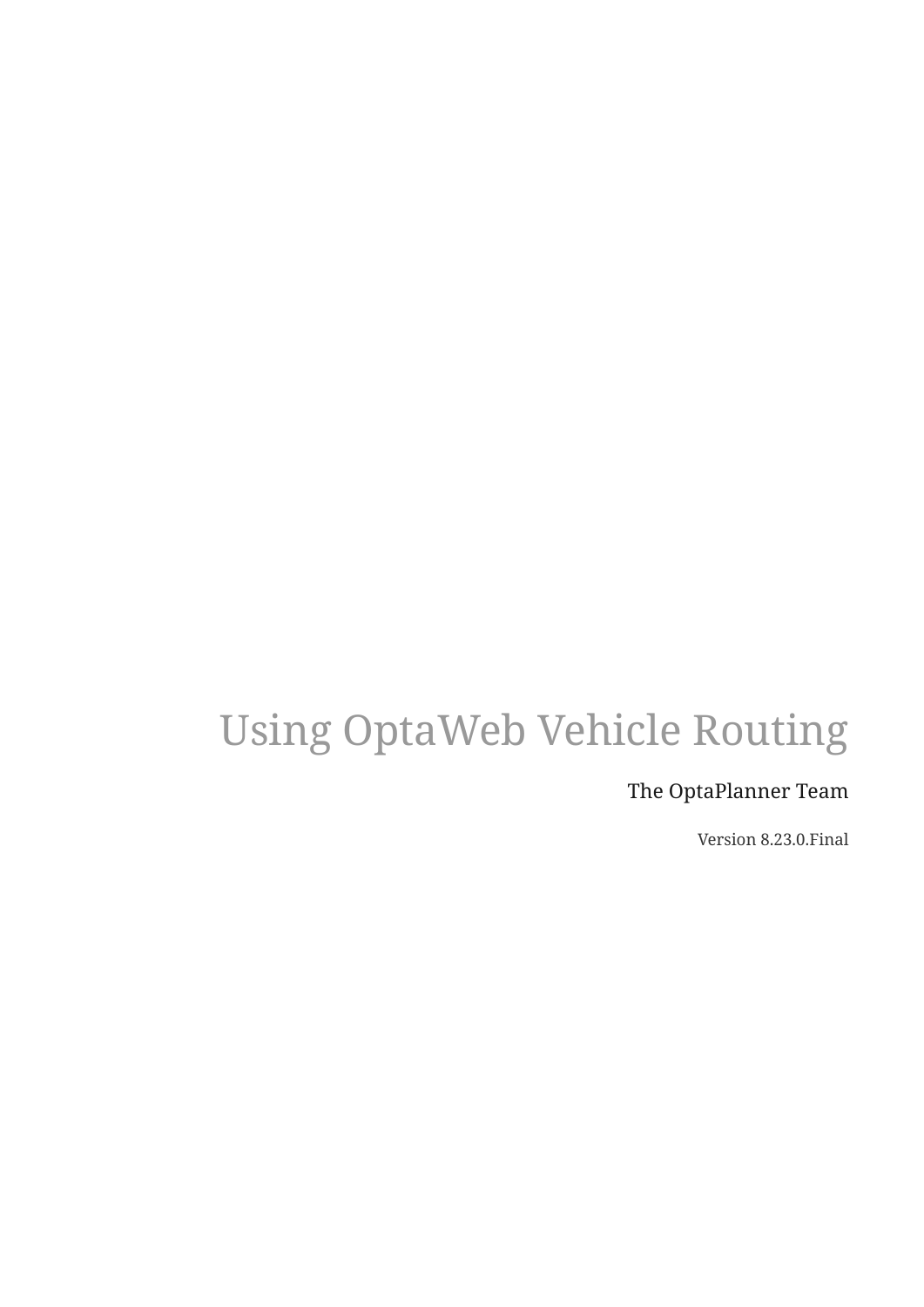# **Table of Contents**

| 7.3.1. Running the back end using the Quarkus Maven plugin  15 |  |
|----------------------------------------------------------------|--|
|                                                                |  |
|                                                                |  |
|                                                                |  |
|                                                                |  |
|                                                                |  |
|                                                                |  |
|                                                                |  |
|                                                                |  |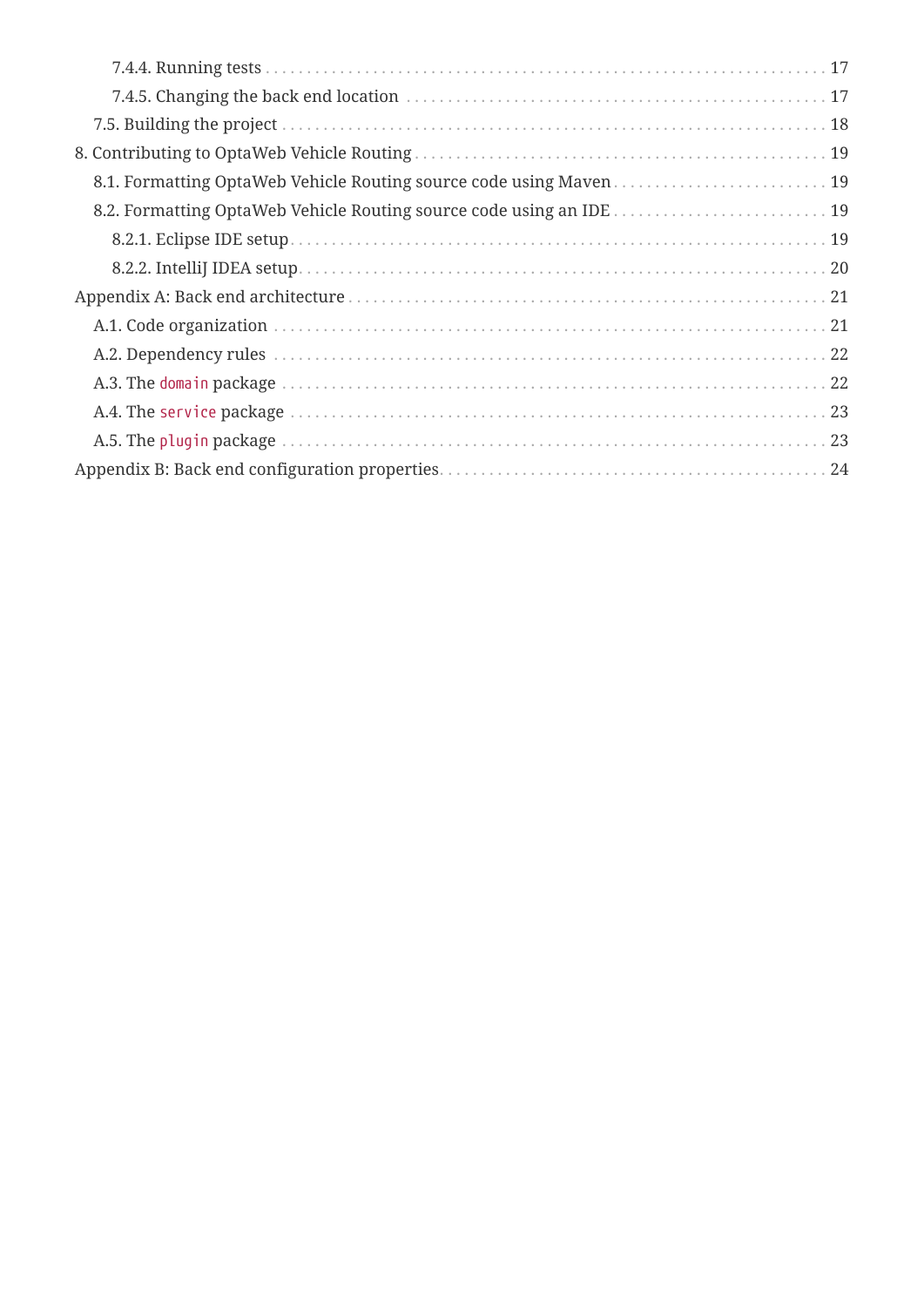As a developer, you can use OptaWeb Vehicle Routing to optimize your vehicle fleet deliveries. In this guide, you will create and run a sample OptaWeb Vehicle Routing application.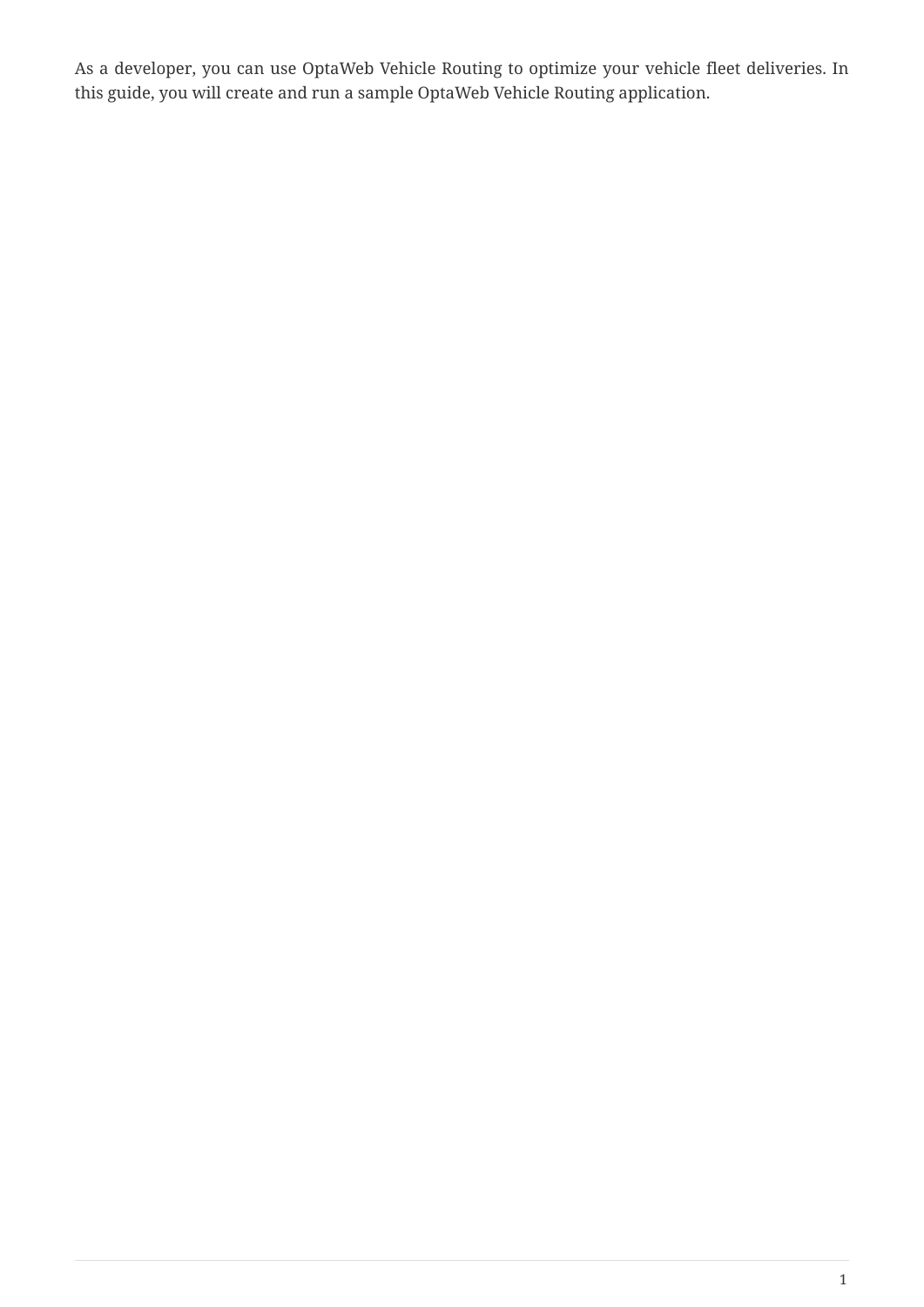# <span id="page-4-0"></span>**Chapter 1. Introduction**

## <span id="page-4-1"></span>**1.1. What is OptaWeb Vehicle Routing?**

The main purpose of many types of businesses is to transport various types of cargo. The goal of these businesses is to deliver a piece of cargo from the loading point to a destination and use its vehicle fleet in the most efficient way. This type of optimization problem is referred to as the [vehicle routing problem](https://www.optaplanner.org/learn/useCases/vehicleRoutingProblem.html) (VRP) and has many variations.

[OptaPlanner](https://www.optaplanner.org/) can solve many of these vehicle routing variations and provides solution examples. OptaPlanner enables developers to focus on modeling business rules and requirements instead of learning [constraint programming](https://en.wikipedia.org/wiki/Constraint_programming) theory. OptaWeb Vehicle Routing expands OptaPlanner's vehicle routing capabilities by providing a reference implementation that answers questions such as these:

- Where do I get the distances and travel times?
- How do I visualize the solution on a map?
- How do I build an application that runs in the cloud?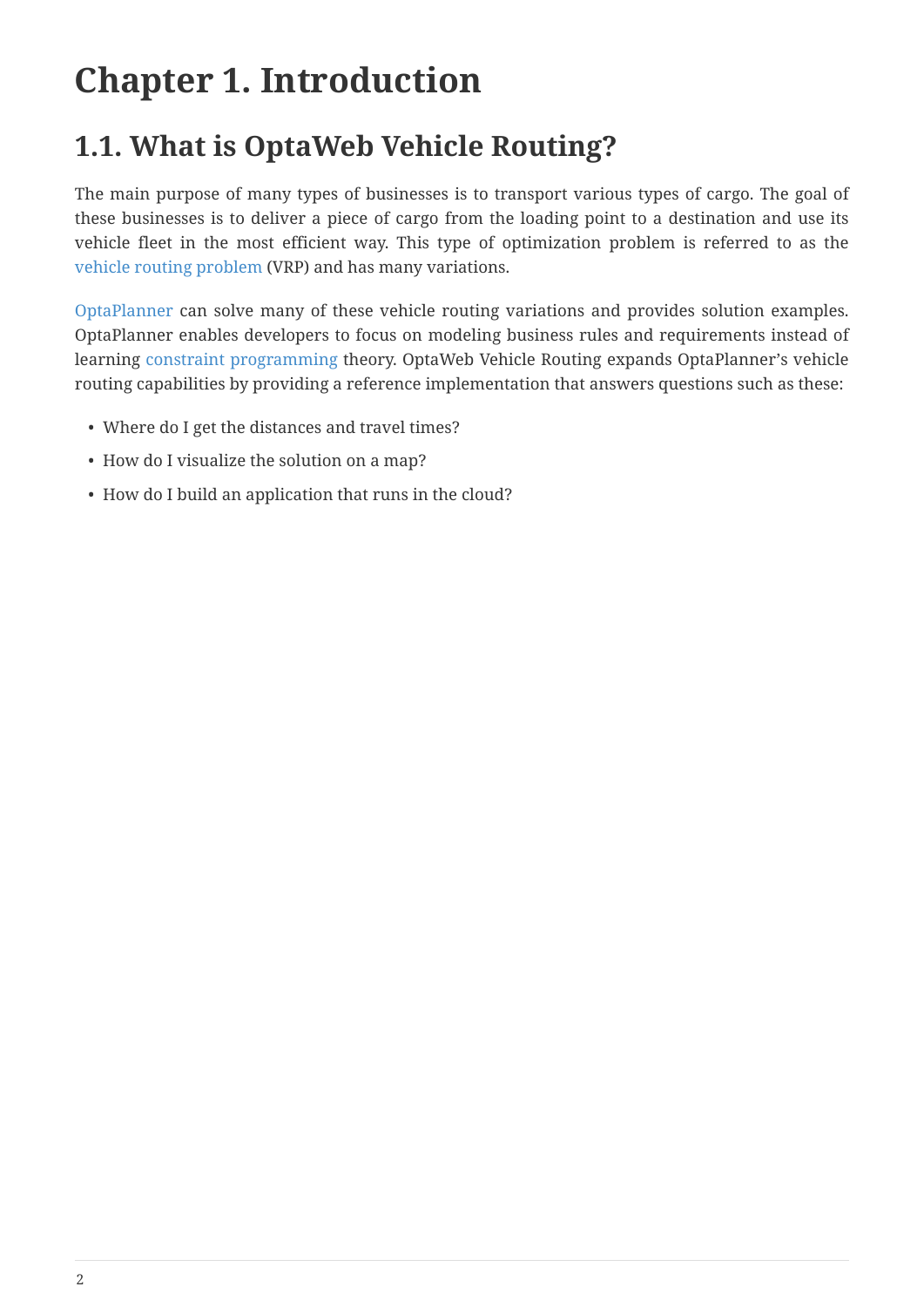# <span id="page-5-0"></span>**Chapter 2. Quickstart**

You can get up and running with OptaWeb Vehicle Routing in just a few steps. In this chapter you will download the OptaWeb Vehicle Routing distribution archive containing a binary build of OptaWeb Vehicle Routing. You will use a Bash script to run the binary without having to build the project.

## <span id="page-5-1"></span>**2.1. Install Java 11 or higher**

**Java SE 11 or higher** must be installed on your system before you can use OptaWeb Vehicle Routing.



It is recommended that you install Java SE Development Kit (JDK) because it is necessary in order to build OptaWeb Vehicle Routing from the source. However, if you have a binary distribution of OptaWeb Vehicle Routing, you only need the Java SE Runtime Environment (JRE).

*Procedure*

1. To verify the current Java installation, enter the following command:

java -version

- 2. If necessary, install OpenJDK 11.
	- To install OpenJDK 11 on Fedora, enter the following command:

sudo dnf install java-11-openjdk-devel

◦ To install OpenJDK on other platforms, follow instructions at [https://openjdk.java.net/install/.](https://openjdk.java.net/install/)

### <span id="page-5-2"></span>**2.2. Download distribution archive**

Download the OptaWeb Vehicle Routing distribution archive, available from the OptaPlanner website, to quickly evaluate OptaWeb Vehicle Routing without having to set up build tools.



If you want to modify OptaWeb Vehicle Routing and build it yourself or contribute to upstream, see [Development guide.](#page-16-0)

*Procedure*

- 1. Go to <https://www.optaplanner.org/download/download.html> and click the **OptaWeb Vehicle Routing** tab.
- 2. Click **Download OptaWeb Vehicle Routing 8.23.0.Final**.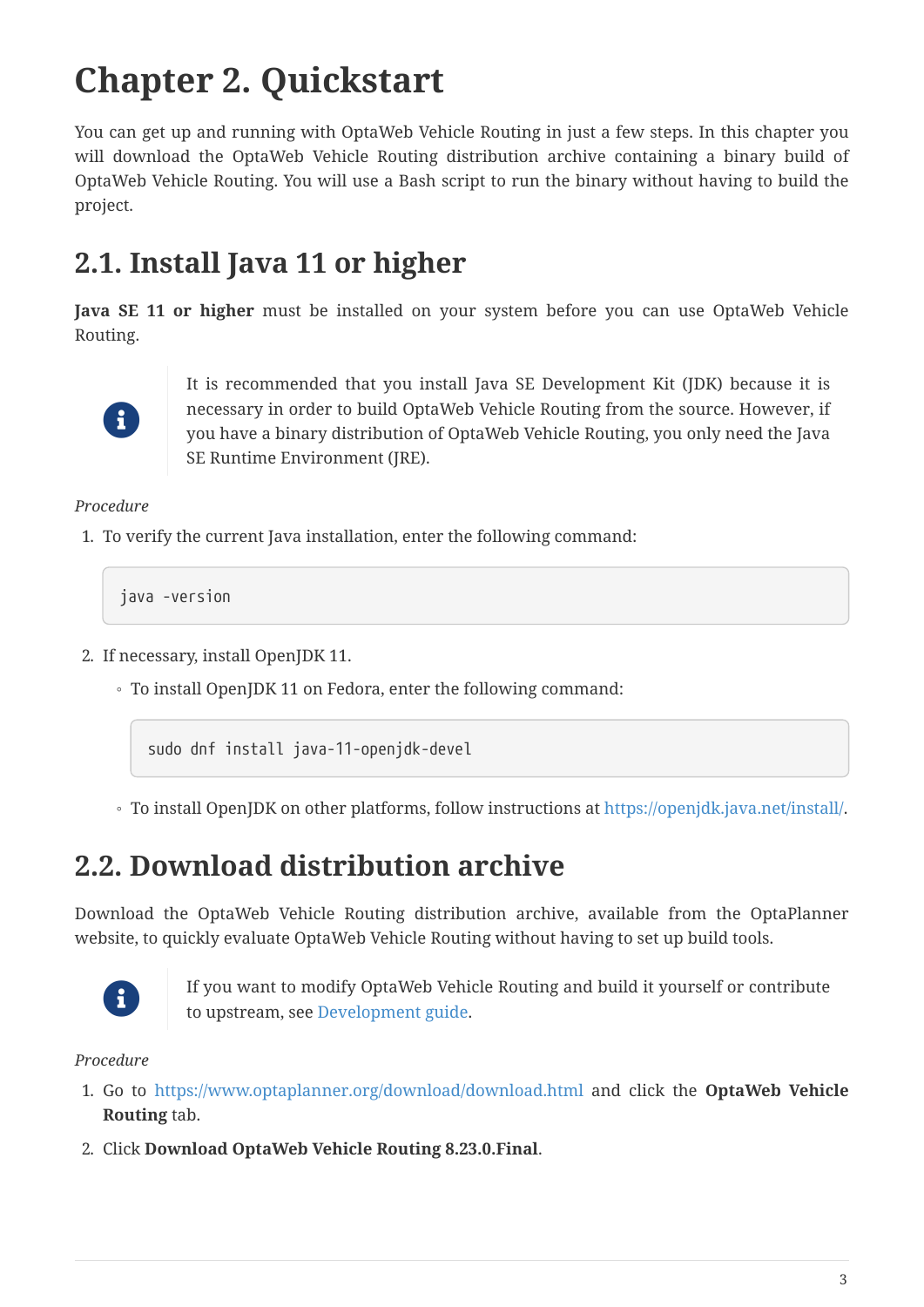

*Figure 1. OptaPlanner download page*

3. Extract the downloaded distribution ZIP file. The archive contains source files and a binary build of OptaWeb Vehicle Routing as well as the OptaWeb Vehicle Routing documentation.

| Name                                                     |
|----------------------------------------------------------|
| bin                                                      |
| optaweb-vehicle-routing-standalone-7.33.0.Final.jar<br>ŋ |
| run.sh                                                   |
| README.adoc<br>≣                                         |
| reference_manual                                         |
| html_single                                              |
| pdf                                                      |
| sources                                                  |

*Figure 2. Content of the OptaWeb Vehicle Routing distribution archive*

## <span id="page-6-0"></span>**2.3. Run OptaWeb Vehicle Routing**

After you download OptaWeb Vehicle Routing and extract the distribution archive, use the runLocally.sh script to run it.



If the standalone JAR is not part of the distribution, build the project from source by using the sources directory. You can use the sources directory inside the distribution as if you have cloned the source repository from GitHub.



If Bash is not available on your system, continue to [Run locally without the script.](#page-10-0)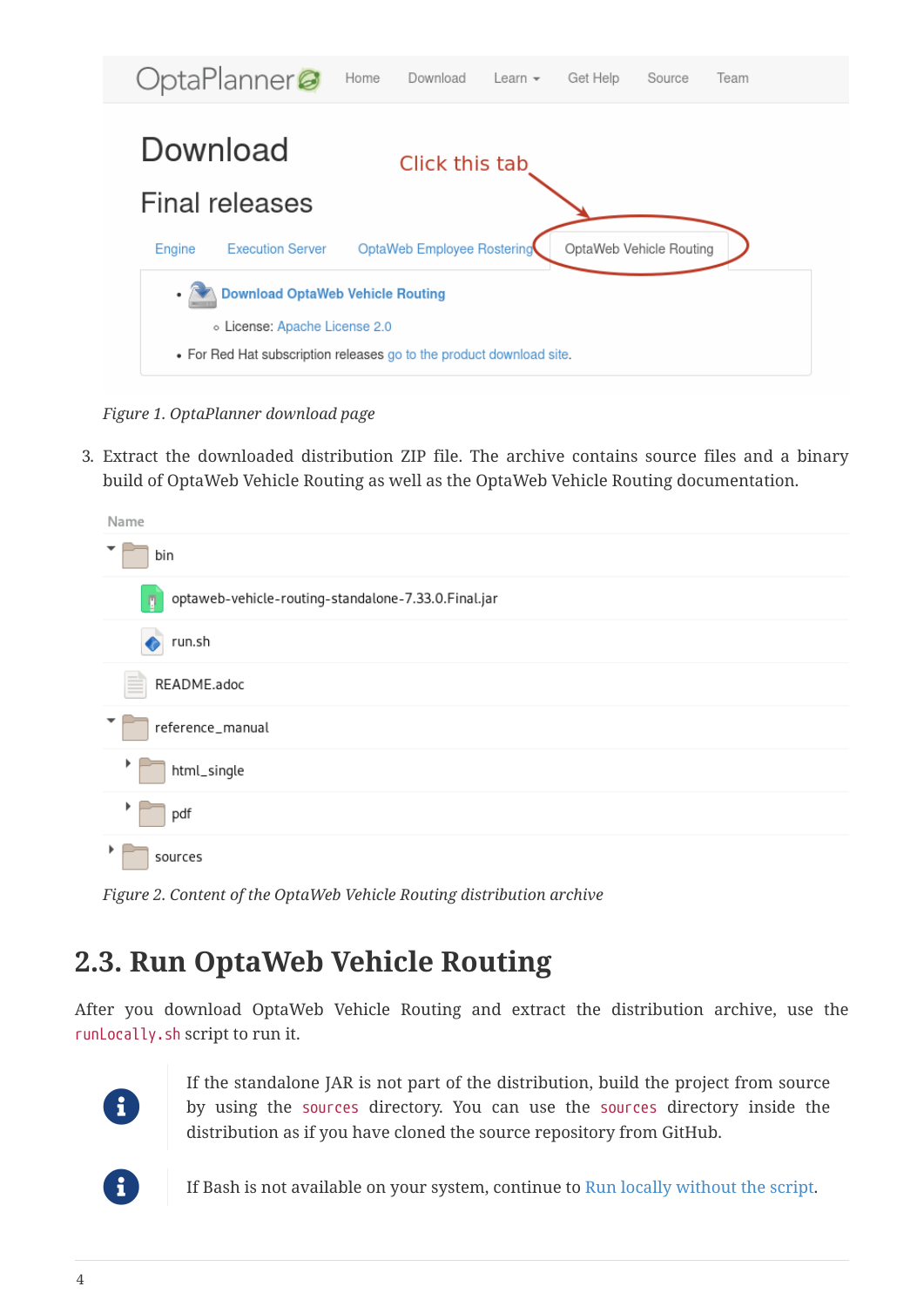#### *Prerequisites*

- Internet access is available. When OptaWeb Vehicle Routing runs it uses third-party public services such as [OpenStreetMap](https://www.openstreetmap.org/about) to display map tiles and provide search results.
- Java 11 or higher is installed.
- OptaWeb Vehicle Routing distribution archive is downloaded and extracted.

*Procedure*

Enter the following command:

./bin/runLocally.sh

The script will download an OSM file that is needed to work with the sample data set that is included with the application. The script also has an interactive mode you can use to download additional regions. See [Run locally using the script](#page-8-0) to learn more about the script.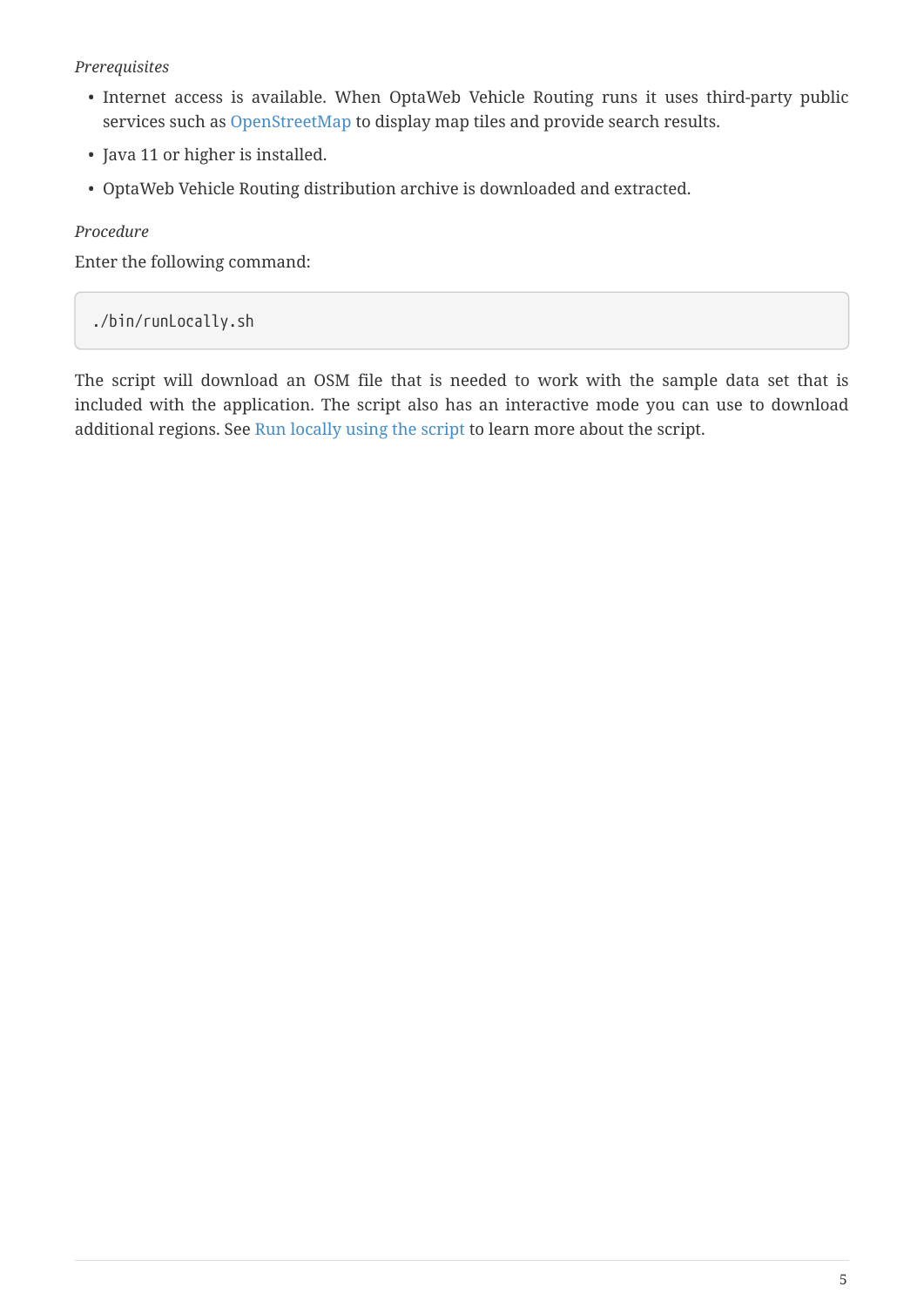# <span id="page-8-0"></span>**Chapter 3. Run locally using the script**

Linux and macOS users can use a Bash script called runLocally.sh to run OptaWeb Vehicle Routing. The script automates some setup steps that would otherwise have to be carried out manually. The script will:

- Create the data directory.
- Download selected OSM files from Geofabrik.
- Try to associate a country code with each downloaded OSM file automatically.
- Build the project if the standalone JAR file does not exist.
- Launch OptaWeb Vehicle Routing by taking a single region argument or by selecting the region interactively.

## <span id="page-8-1"></span>**3.1. Quickstart mode**

In quickstart mode, the script downloads the region that is required to work with the built-in data set. This is the easiest way to get started. To use the quickstart mode, run the script with no arguments.

#### *Prerequisites*

- optaweb-vehicle-routing repository is cloned on your computer.
- Internet access is available.
- Java 11 or higher is installed.

#### *Procedure*

- 1. Change directory to the project root.
- 2. Run ./runLocally.sh.
- 3. Confirm the download of the OSM file needed to work with the built-in data set.

The application starts after the OSM file is downloaded. Open <http://localhost:8080>in a web browser to work with OptaWeb Vehicle Routing.



The first start may take a few minutes because the OSM file needs to be imported by GraphHopper and stored as a road network graph. Subsequent runs will load the graph from the file system without importing the OSM file and will be significantly faster.

### <span id="page-8-2"></span>**3.2. Interactive mode**

Using the interactive mode, you can see the list of downloaded OSM files and country codes assigned to each region. You can use the interactive mode to download additional OSM files from Geofabrik without visiting the website and choosing a destination for the download.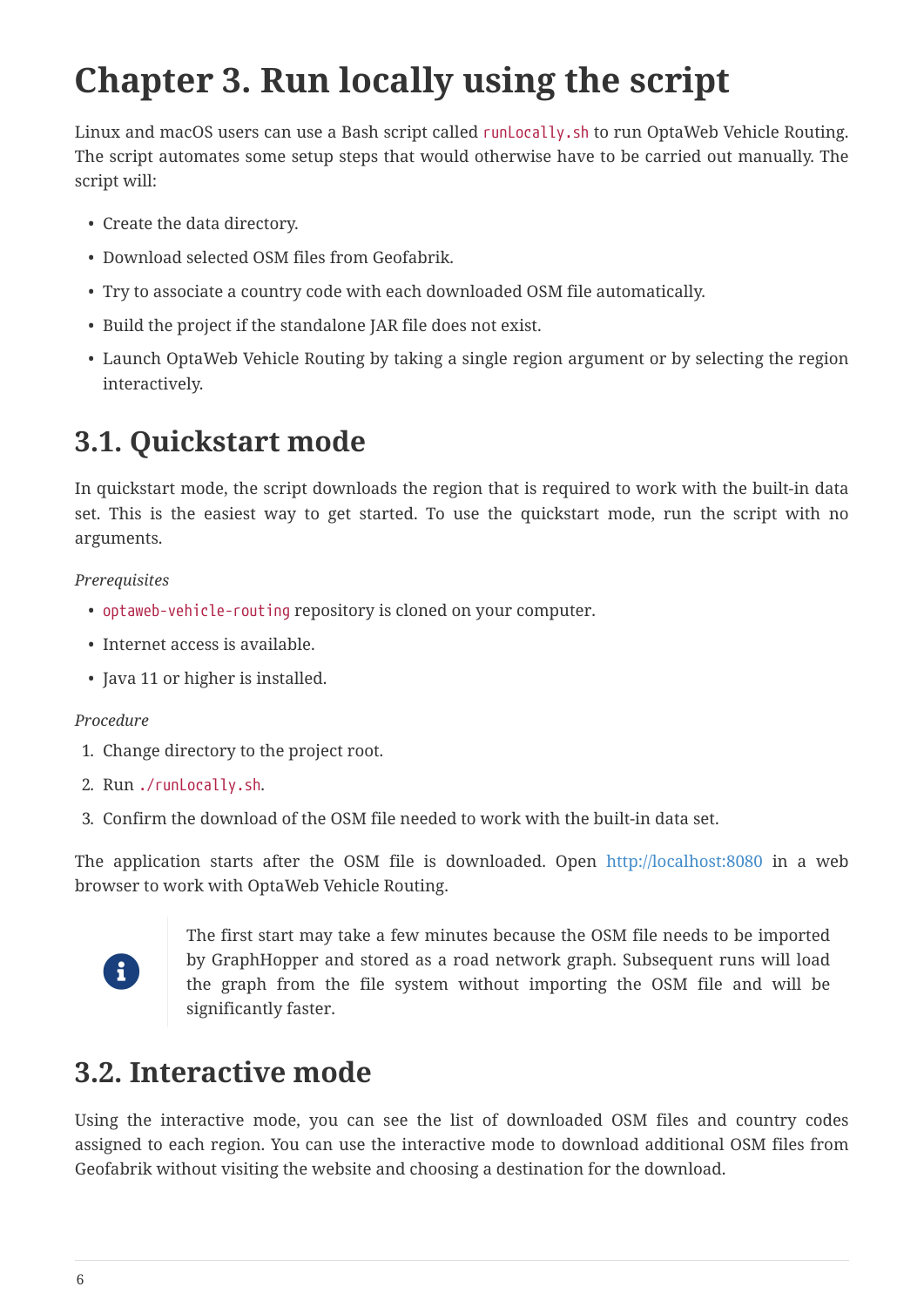### <span id="page-9-0"></span>**3.2.1. Download a new region using the script**

#### *Procedure*

- 1. Run ./runLocally.sh -i.
- 2. Enter d to show the download menu.
- 3. Go to a region by entering its ID and then entering e.
- 4. Repeat the previous step until you see a list with the region you want to download.
- 5. Download a region by entering its ID and then entering d.



#### *Using large OSM files*

For the best user experience, use smaller regions such as individual European or US states. Using OSM files larger than 1 GB will require significant RAM size and take a lot of time (up to several hours) for the initial processing.

### <span id="page-9-1"></span>**3.2.2. Select a region and run OptaWeb Vehicle Routing**

#### *Procedure*

- 1. Run ./runLocally.sh -i.
- 2. Select a region from the list of downloaded regions by entering its ID.
- 3. Confirm the project build if it hasn't been built yet.
- 4. Confirm starting OptaWeb Vehicle Routing using the selected region.

### <span id="page-9-2"></span>**3.3. Non-interactive mode**

Use the non-interactive mode to specify an existing region and start OptaWeb Vehicle Routing with a single command. This is useful for switching between regions quickly or when doing a demo.

#### *Procedure*

```
Run ./runLocally.sh <REGION>.
```
### <span id="page-9-3"></span>**3.4. Tweak the data directory**

- To use a different data directory, write its absolute path to the .DATA\_DIR\_LAST file at the project root.
- To change country codes associated with a region, edit the corresponding file under DATA\_DIR/country\_codes/.

For example, you could have downloaded an OSM file for Scotland, for which the script fails to guess the country code. In this case, set the content of *DATA\_DIR*/country\_codes/scotland-latest to GB.

• To remove a region, delete the corresponding OSM file from *DATA\_DIR*/openstreetmap/ and GraphHopper directory from *DATA\_DIR*/graphhopper/.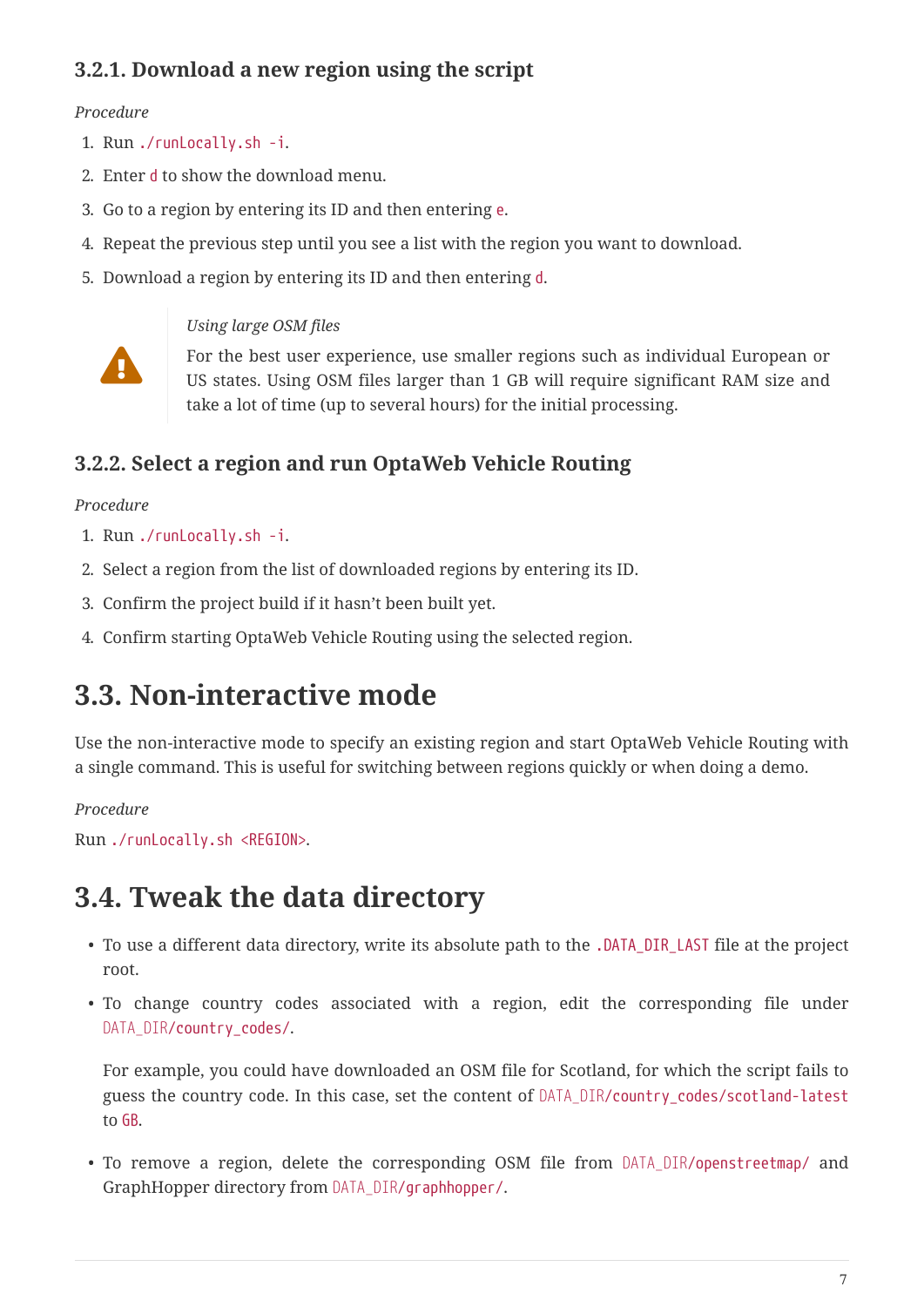# <span id="page-10-0"></span>**Chapter 4. Run locally without the script**

Follow this section if you cannot use [runLocally.sh](#page-8-0) to run OptaWeb Vehicle Routing because Bash is not available on your system.

### <span id="page-10-1"></span>**4.1. Download routing data**

The routing engine requires geographical data to calculate the time it takes vehicles to travel between locations. You must download and store OSM (OpenStreetMap) data files on the local file system before you run OptaWeb Vehicle Routing.



The OSM data files are typically between 100 MB to 1 GB and take time to download so it is a good idea to download the files before building or starting the OptaWeb Vehicle Routing application.

#### *Procedure*

- 1. Open <https://download.geofabrik.de/> in a web browser.
- 2. Click a region in the **Sub Region** list, for example **Europe**. The subregion's page opens.
- 3. In the **Sub Regions** table, download the OSM file (.osm.pbf) for a country, for example Belgium.

### <span id="page-10-2"></span>**4.2. Create data directory structure**

OptaWeb Vehicle Routing reads and writes several types of data on the file system. It reads OSM (OpenStreetMap) files from the openstreetmap directory, writes a road network graph to the graphhopper directory, and persists user data in a directory called db. Create a new directory dedicated to storing all of these data to make it easier to upgrade to a newer version of OptaWeb Vehicle Routing in the future and continue working with the data you created previously.

#### *Procedure*

1. Create the openstreetmap directory in your user account home directory, for example:

\$HOME/.optaweb-vehicle-routing └── openstreetmap

2. Move all of your downloaded OSM files (files with the extension .osm.pbf) to the openstreetmap directory.

The rest of the directory structure will be created by the OptaWeb Vehicle Routing application when it runs for the first time. After that, your directory structure will look similar to the following example: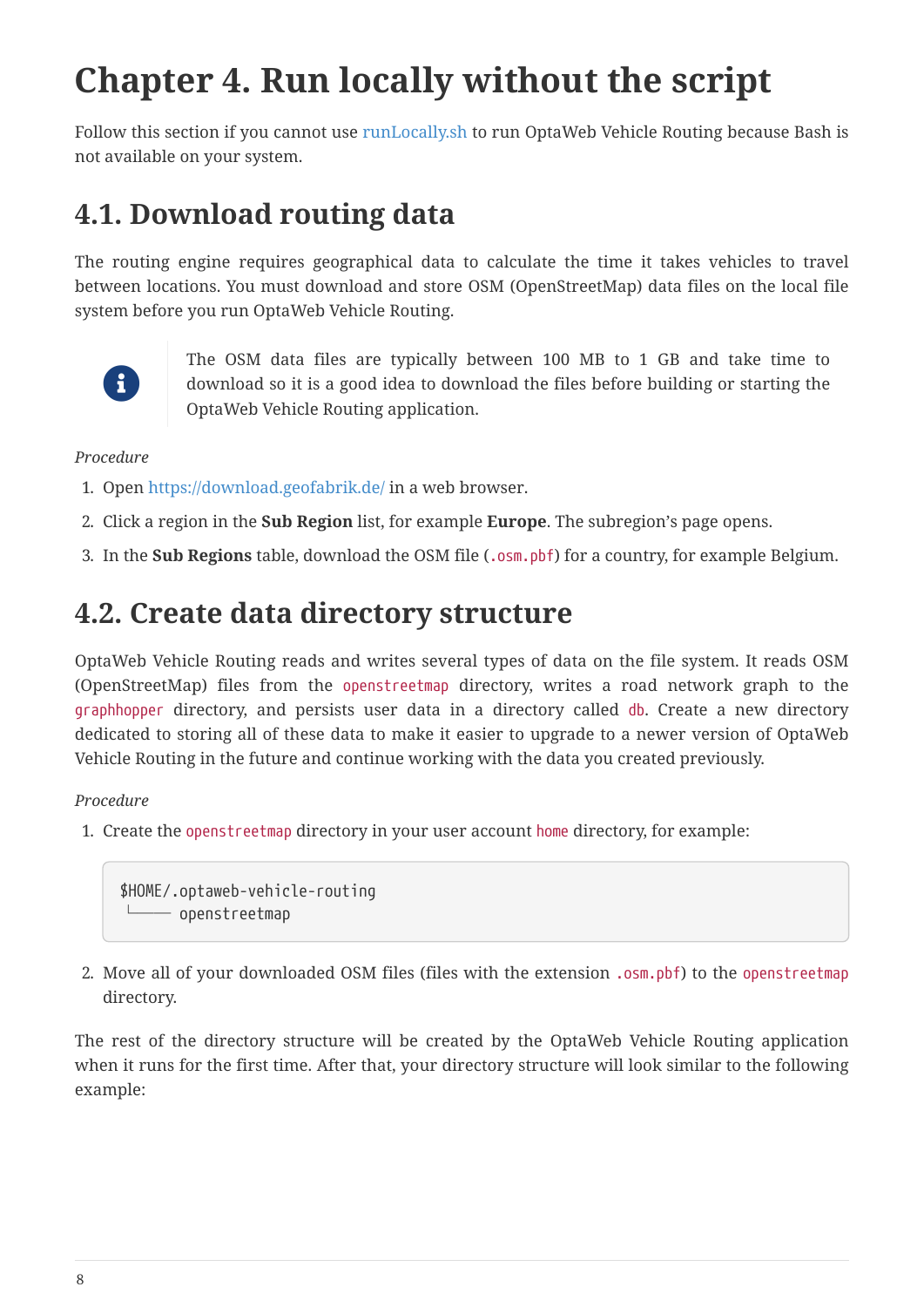```
$HOME/.optaweb-vehicle-routing
     - db
     │ └── vrp.mv.db
     ├── graphhopper
     │ └── belgium-latest
     - openstreetmap
      └── belgium-latest.osm.pbf
```
### <span id="page-11-0"></span>**4.3. Run using the** java **command**

*Prerequisites*

- Internet access is available. When OptaWeb Vehicle Routing runs it uses third-party public services such as [OpenStreetMap](https://www.openstreetmap.org/about) to display map tiles and provide search results.
- Java 11 or higher is installed.
- The data directory is created at \$HOME/.optaweb-vehicle-routing.
- A subdirectory called openstreetmap with at least one OSM file exists.
- A country code to use in search queries is identified.

#### *Procedure*

Enter the following command:

java \

```
-Dapp.demo.data-set-dir=$HOME/.optaweb-vehicle-routing/dataset \
```

```
-Dapp.persistence.h2-dir=$HOME/.optaweb-vehicle-routing/db \
```

```
-Dapp.routing.gh-dir=$HOME/.optaweb-vehicle-routing/graphhopper \
```

```
-Dapp.routing.osm-dir=$HOME/.optaweb-vehicle-routing/openstreetmap \
```

```
-Dapp.routing.osm-file=belgium-latest.osm.pbf \
```

```
-Dapp.region.country-codes=BE \
```

```
-jar optaweb-vehicle-routing-standalone/target/quarkus-app/quarkus-run.jar
```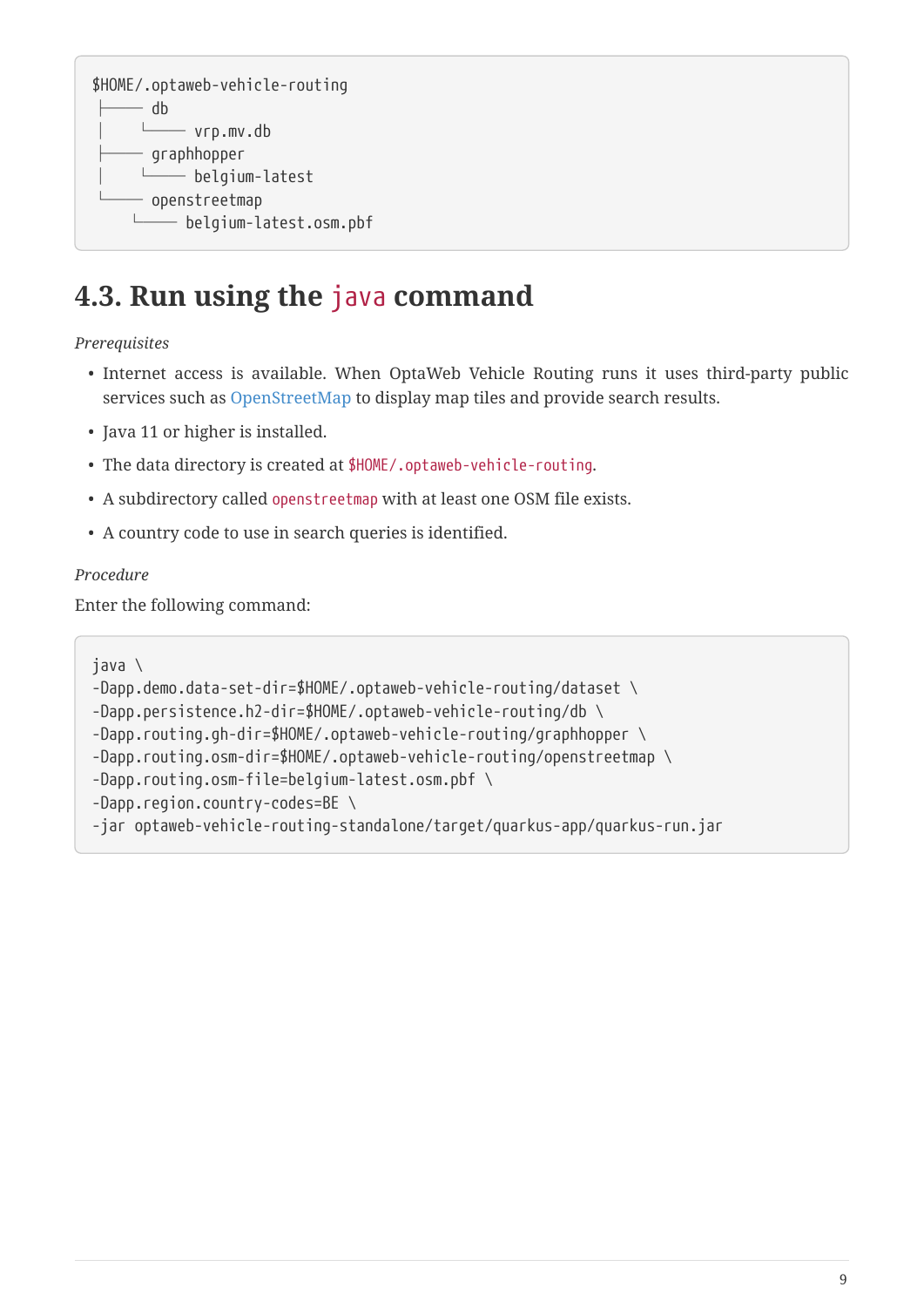# <span id="page-12-0"></span>**Chapter 5. Run on OpenShift**

Linux and macOS users can use the runOnOpenShift.sh Bash script to install OptaWeb Vehicle Routing on OpenShift.

## <span id="page-12-1"></span>**5.1. Running on a local OpenShift cluster**

Use [Red Hat CodeReady Containers](https://developers.redhat.com/products/codeready-containers) to easily set up a single-node OpenShift 4 cluster on your local computer.

*Prerequisites*

You have successfully built the project with Maven.

*Procedure*

- 1. To install CRC, follow the [Red Hat CodeReady Containers Getting Started Guide](https://code-ready.github.io/crc/).
- 2. When the cluster starts, perform the following steps:
	- a. Add the OpenShift command-line interface (oc) to your \$PATH:

eval \$(crc oc-env)

b. Log in as developer:

oc login -u developer -p developer https://api.crc.testing:6443

c. Create a new project:

oc new-project <em>project\_name</em>

d. Run the script:

./runOnOpenShift.sh <em>osm\_file\_name</em> <em>country\_code\_list</em> <em>osm\_file\_download\_url</em>

e. Enter the following command for information about how to use the script:

./runOnOpenShift.sh --help

### <span id="page-12-2"></span>**5.1.1. Updating the deployed application with local changes**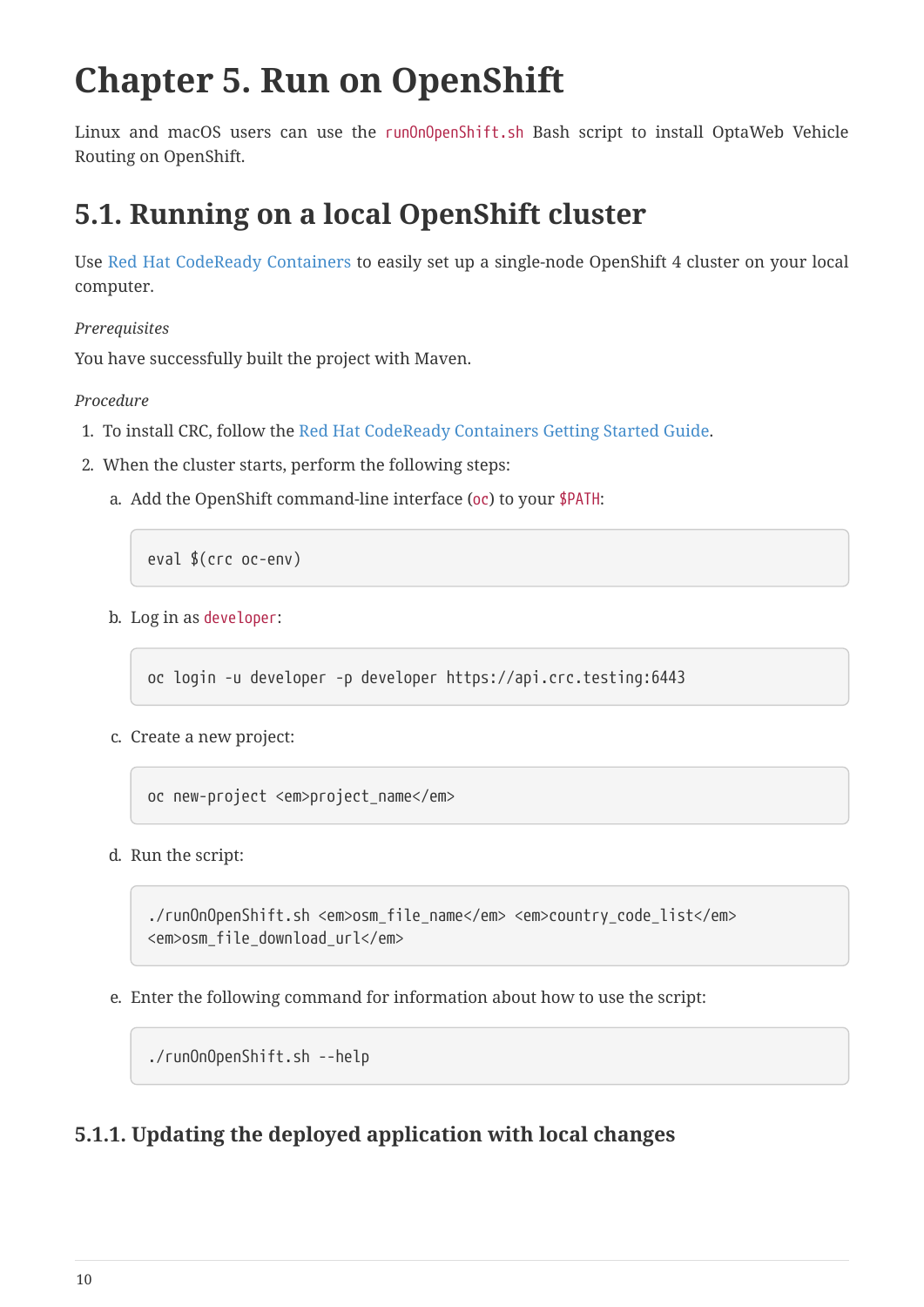#### **Back end**

- 1. Change the source code and build the back end module with Maven.
- 2. Start OpenShift build:

```
cd optaweb-vehicle-routing-backend
oc start-build backend --from-dir=. --follow
```
#### **Front end**

- 1. Change the source code and build the front end module with npm.
- 2. Start OpenShift build:

cd optaweb-vehicle-routing-frontend oc start-build frontend --from-dir=docker --follow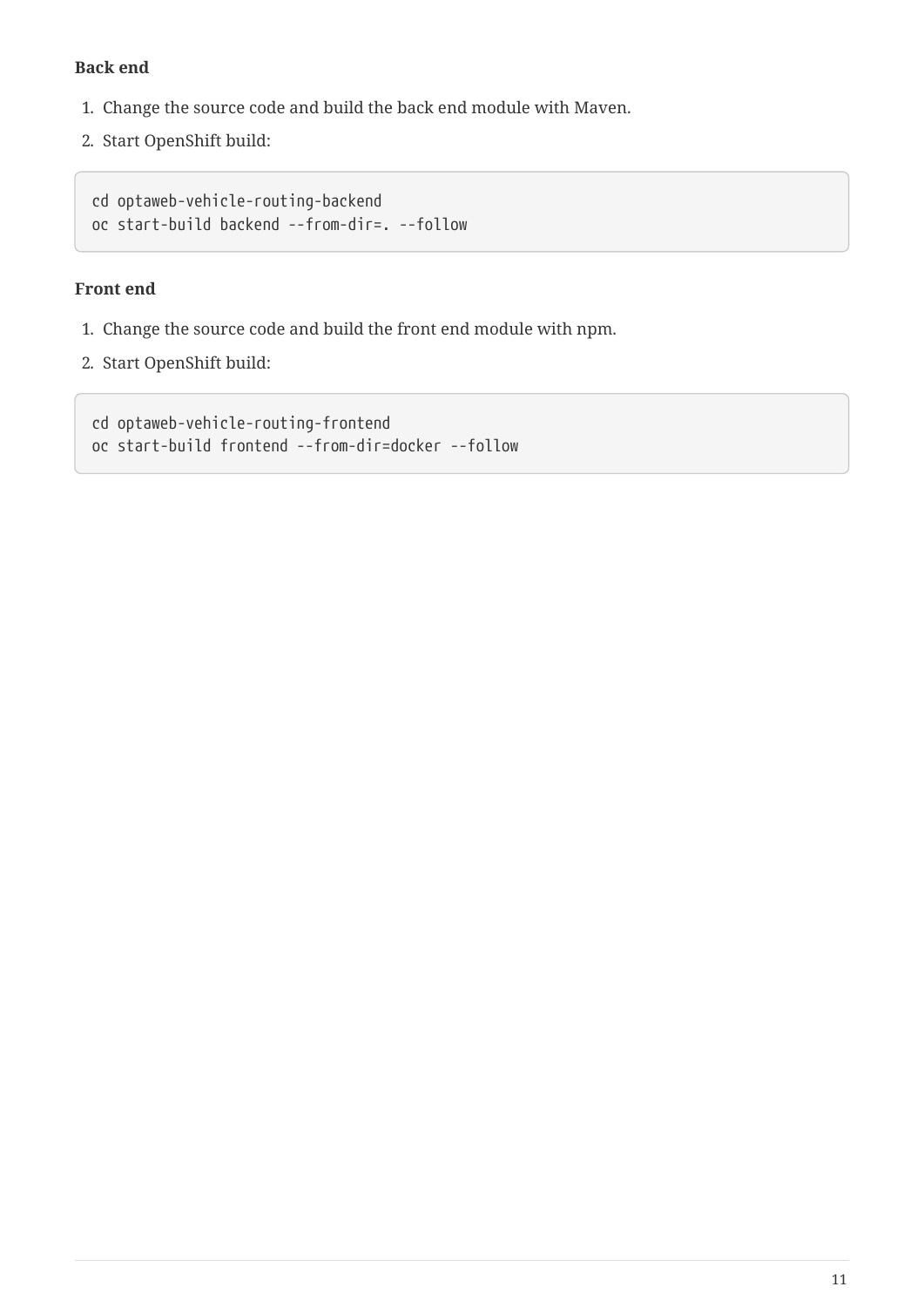# <span id="page-14-0"></span>**Chapter 6. Using OptaWeb Vehicle Routing**

In the OptaWeb Vehicle Routing application, you can mark a number of locations on the map. The first location is assumed to be the depot. Vehicles must deliver goods from this depot to every other location that you marked.

You can set the number of vehicles and the carrying capacity of every vehicle. However, the route is not guaranteed to use all vehicles. The application uses as many vehicles as required for an optimal route.

The current version has certain limitations:

- Every delivery to a location is supposed to take 1 point of vehicle capacity. For example, a vehicle with a capacity of 10 can visit up to 10 locations before returning to the depot.
- Setting custom names of vehicles and locations is not supported.

### <span id="page-14-1"></span>**6.1. Creating a route**

To create an optimal route, use the **Demo** tab of the user interface.

- 1. Click **Demo** to open the **Demo** tab.
- 2. Use the blue  $\Box$  and  $\boxplus$  buttons above the map to set the number of vehicles. Each vehicle has a default capacity of 10.
- 3. Use the  $\boxplus$  button on the map to zoom in as necessary.



Do not double-click to zoom in. A double click also creates a location.

- 4. Click a location for the depot.
- 5. Click other locations on the map for delivery points.
- 6. If you want to delete a location:
	- a. Hover the mouse cursor over the location to see the location name.
	- b. Find the location name in the list in the left part of the screen.
	- c. Click the  $\times$  icon next to the name.

Every time you add or remove a location or change the number of vehicles, the application creates and displays a new optimal route. If the solution uses several vehicles, the application shows the route for every vehicle in a different color.

### <span id="page-14-2"></span>**6.2. Viewing and setting other details**

You can use other tabs of the user interface to view and set additional details.

• In the **Vehicles** tab, you can view, add, and remove vehicles, and also set the capacity for every vehicle.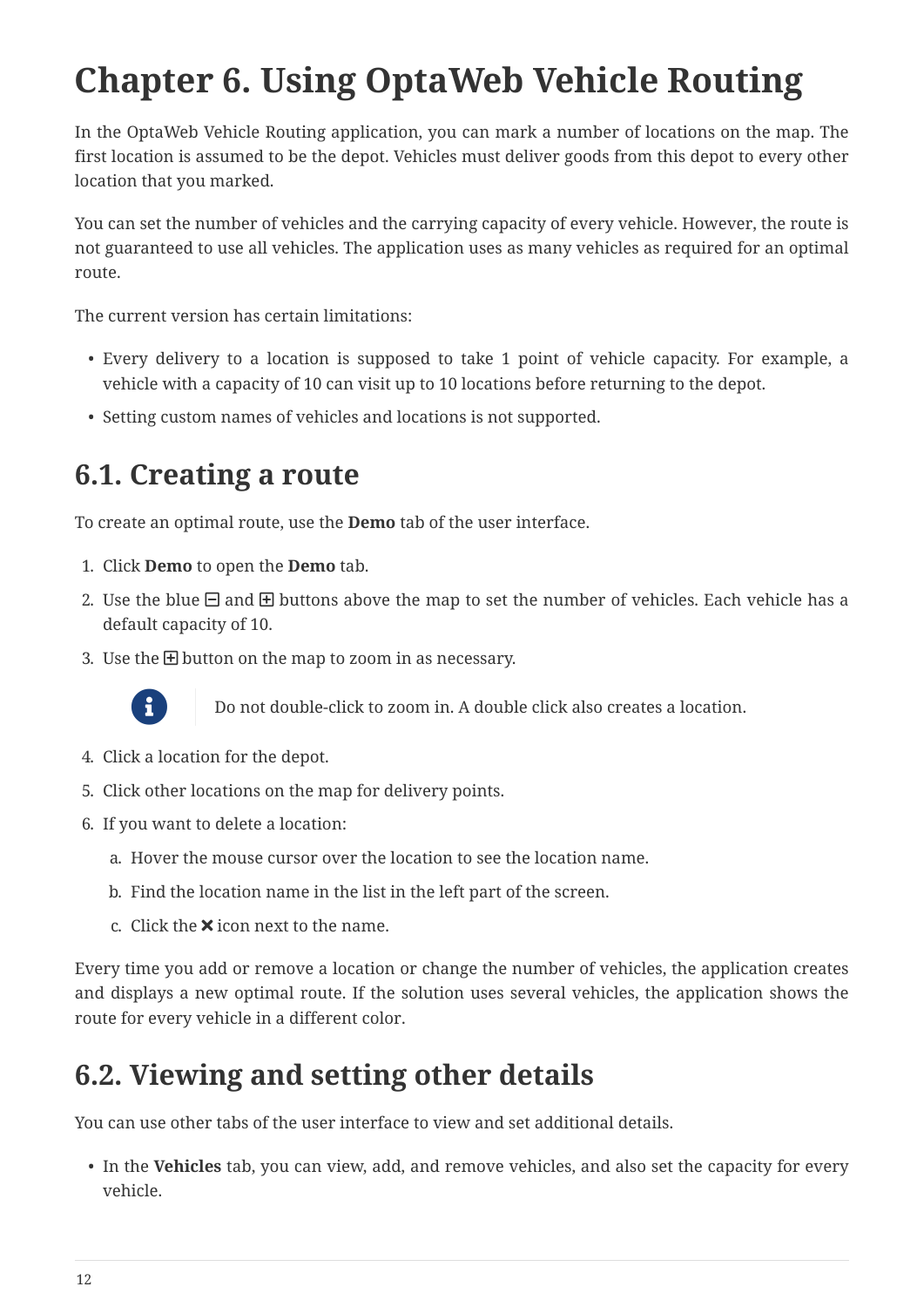- In the **Visits** tab, you can view and remove locations.
- In the **Route** tab, you can select every vehicle and view the route for this vehicle.

### <span id="page-15-0"></span>**6.3. Creating custom data sets**

There is a built-in demo data set consisting of a several large Belgian cities. If you want to have more demos offered by the **Load demo** dropdown, you can prepare your own data sets. To do that, follow these steps:

- 1. Add a depot and a number of visits by clicking on the map or using geosearch.
- 2. Click **Export** and save the file in the *data set* directory.

Data set directory is where the app.demo.data-set-dir property points to.



If the application is running through the [run script](#page-8-0), it will be set to \$HOME/.optaweb-vehicle-routing/dataset.

Otherwise, the property will be taken from application.properties and defaults to optaweb-vehicle-routing-backend/local/dataset.

- 3. Edit the YAML file and choose a unique name for the data set.
- 4. Restart the back end.

After you restart the back end, files in the *data set* directory will be made available in the **Load demo** dropdown.

## <span id="page-15-1"></span>**6.4. Troubleshooting**

If the application behaves unexpectedly, review the back end terminal output log.

To resolve issues, remove the back end database:

- 1. Stop the back end by pressing  $[Ctrl] + [C]$  in the back end terminal window.
- 2. Remove the directory optaweb-vehicle-routing/optaweb-vehicle-routing-backend/local/db.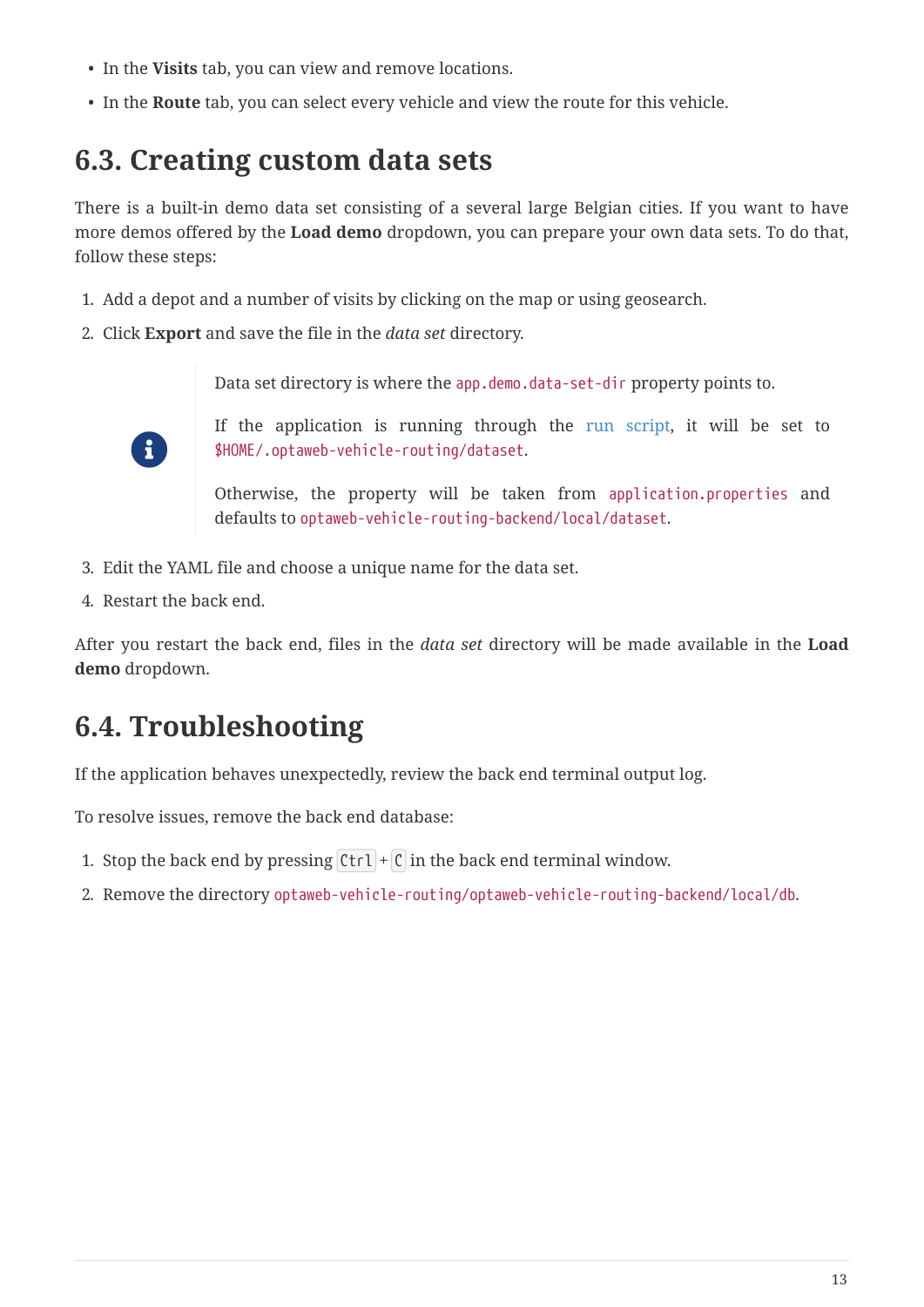# <span id="page-16-0"></span>**Chapter 7. Development guide**

## <span id="page-16-1"></span>**7.1. Project structure**

The project is a multi-module Maven project.



*Figure 3. Module dependency tree diagram*

At the bottom of the module tree there are the back end and front end modules, which contain the application source code.

The standalone module is an assembly module that combines the back end and front end into a single executable JAR file.

The distribution module represents the final assembly step. It takes the standalone application and the documentation and wraps them in an archive that is easy to distribute.

# <span id="page-16-2"></span>**7.2. Developing OptaWeb Vehicle Routing**

The back end and front end are separate projects that can be built and deployed separately. In fact, they are written in completely different languages and built with different tools. Both projects have tools that provide a modern developer experience with fast turn-around between code changes and the running application.

In the next sections you will learn how to run both back end and front end projects in development mode.

# <span id="page-16-3"></span>**7.3. Back end**

The back end module contains a server-side application that uses OptaPlanner to **optimize vehicle routes**. Optimization is a CPU-intensive computation that must avoid any I/O operations in order to perform to its full potential. Because one of the chief objectives is to minimize the travel cost, either time or distance, we need to keep the travel cost information in RAM memory. While solving, OptaPlanner needs to know the travel cost between every pair of locations entered by the user. This information is stored in a structure called the *distance matrix*.

When a new location is entered, we calculate the travel cost between the new location and every other location that has been entered so far, and store the travel cost in the distance matrix. The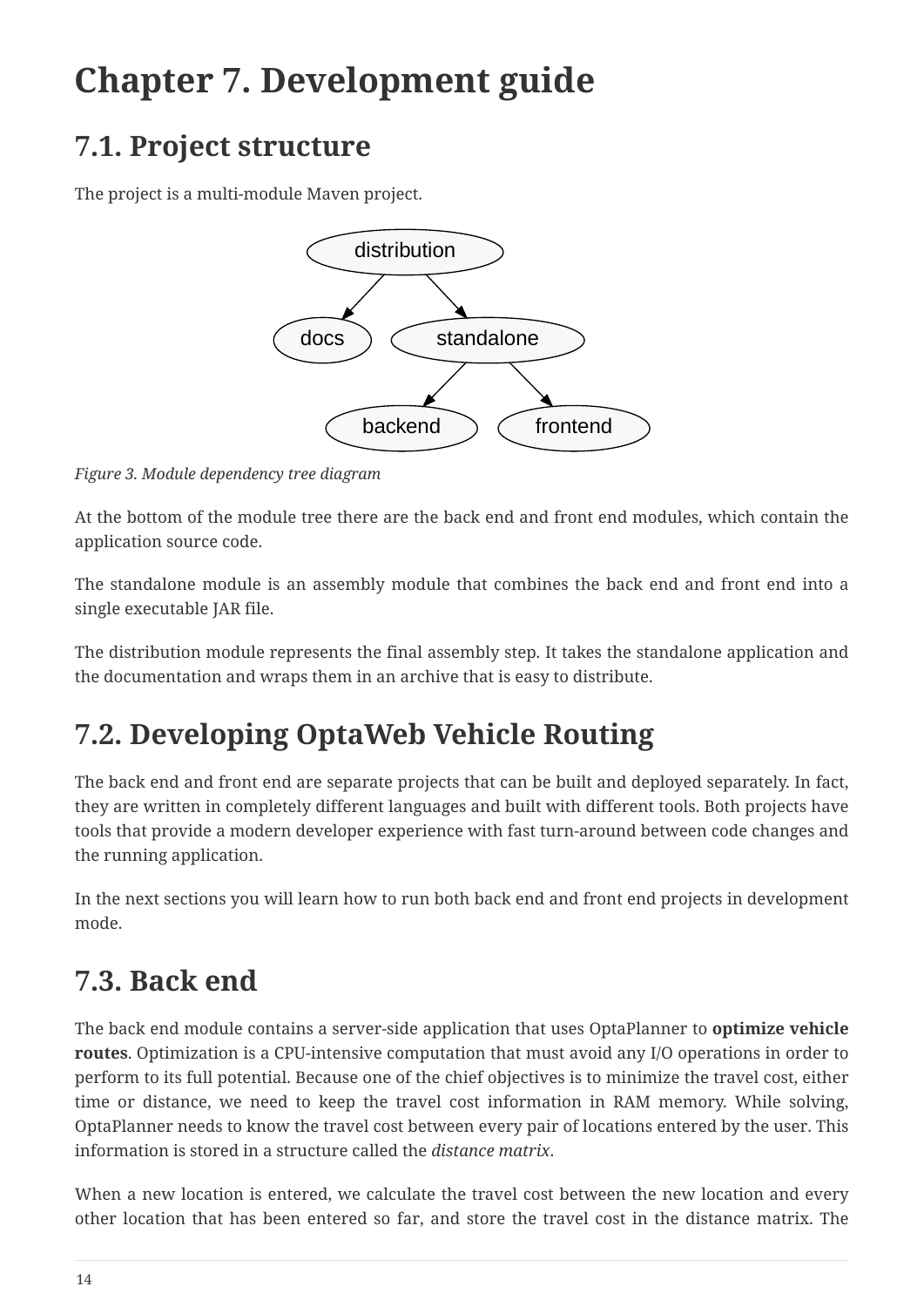travel cost calculation is performed by a routing engine called [GraphHopper](https://github.com/graphhopper/graphhopper).

Finally, the back end module implements additional supporting functionality, such as:

- persistence,
- WebSocket connection for the front end,
- data set loading, export, and import.

In the next sections you will learn how to configure and run the back end in development mode. To learn more about the back end code architecture, see [Back end architecture.](#page-23-0)

### <span id="page-17-0"></span>**7.3.1. Running the back end using the Quarkus Maven plugin**

#### *Prerequisites*

- Java 11 or higher is [installed](#page-5-1).
- The data directory is set up.
- An OSM file is downloaded.

You can manually [set up the data directory](#page-10-2) and [download the OSM file](#page-10-1) or you can use the [run script](#page-8-0) to complete these tasks.

#### *Procedure*

To run the back end in development mode, enter the following command:

mvn compile quarkus:dev

#### <span id="page-17-1"></span>**7.3.2. Quarkus development mode**

In development mode, the back end automatically restarts whenever you refresh the browser tab where the front end runs if there are any changes in the back-end source code or configuration.

Learn more about [Quarkus development mode](https://quarkus.io/guides/maven-tooling#development-mode).

### <span id="page-17-2"></span>**7.3.3. Running the back end from IntelliJ IDEA Ultimate**

IntelliJ IDEA Ultimate has a bundled Quarkus plugin that automatically creates run configurations for modules using the Quarkus framework. Use the **optaweb-vehicle-routing-backend** run configuration to run the back end.

Learn more about [running Quarkus applications](https://www.jetbrains.com/help/idea/quarkus.html#run-app) in IntelliJ IDEA Ultimate.

### <span id="page-17-3"></span>**7.3.4. Configuration**

#### **The** application.properties **file**

The base configuration is stored in the application.properties file, under /src/main/resources/. This file is under version control. Use it to permanently store the default configuration and to define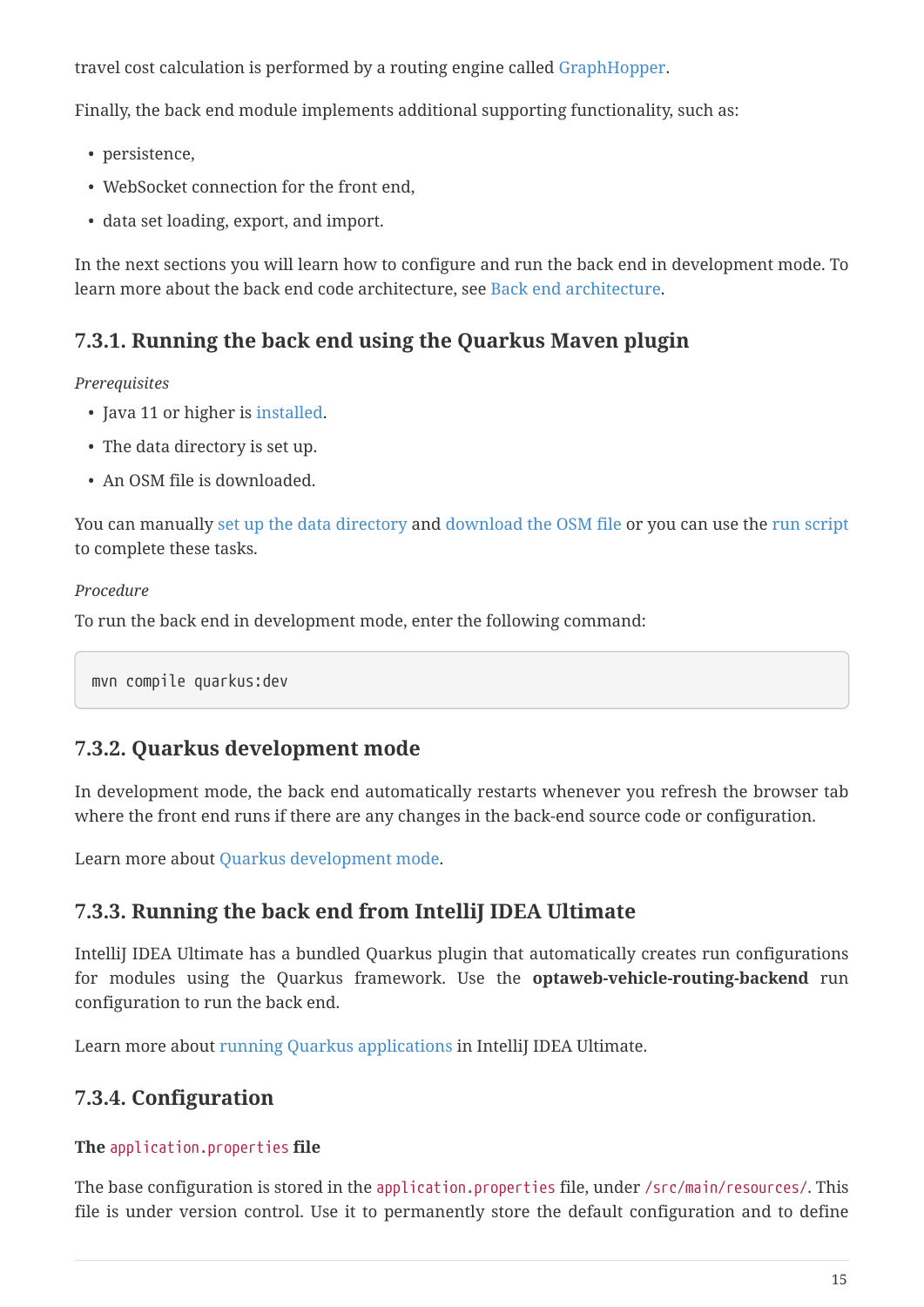Quarkus profiles.

#### **System properties**

To override the default configuration temporarily, use system properties (-Dproperty=value).

#### **The** .env **file**

To override the default configuration permanently, for example to store a configuration that is specific to your development environment, use the optaweb-vehicle-routing-backend/.env file. This file is excluded from version control and so it does not exist when you clone the repository. Use optaweb-vehicle-routing-backend/.env-example to initialize your own optaweb-vehicle-routingbackend/.env file. You can make changes in the .env file without affecting the Git working tree.

See the complete list of [Back end configuration properties](#page-26-0).

See also the complete list of [common application properties](https://quarkus.io/guides/all-config) available in Quarkus.

### <span id="page-18-0"></span>**7.3.5. Logging**

OptaWeb uses the SLF4J API and Logback as the logging framework. For more information, see [Quarkus - Configuring Logging.](https://quarkus.io/guides/logging)

### <span id="page-18-1"></span>**7.4. Front end**

The front end project was bootstrapped with [Create React App](https://create-react-app.dev/). Create React App provides a number of scripts and dependencies that help with development and with building the application for production.

### <span id="page-18-2"></span>**7.4.1. Setting up the development environment**

#### *Procedure*

1. On Fedora, run the following command to install npm:

sudo dnf install npm

For more information about installing npm, see [Downloading and installing Node.js and npm.](https://docs.npmjs.com/downloading-and-installing-node-js-and-npm)

### <span id="page-18-3"></span>**7.4.2. Install npm dependencies**

Unlike Maven, the npm package manager installs dependencies in node\_modules under the project directory and does that only when requested by running npm install. Whenever the dependencies listed in package.json change (for example when you pull changes to the main branch) you must run npm install before you run the development server.

#### *Procedure*

1. Change directory to the front end module: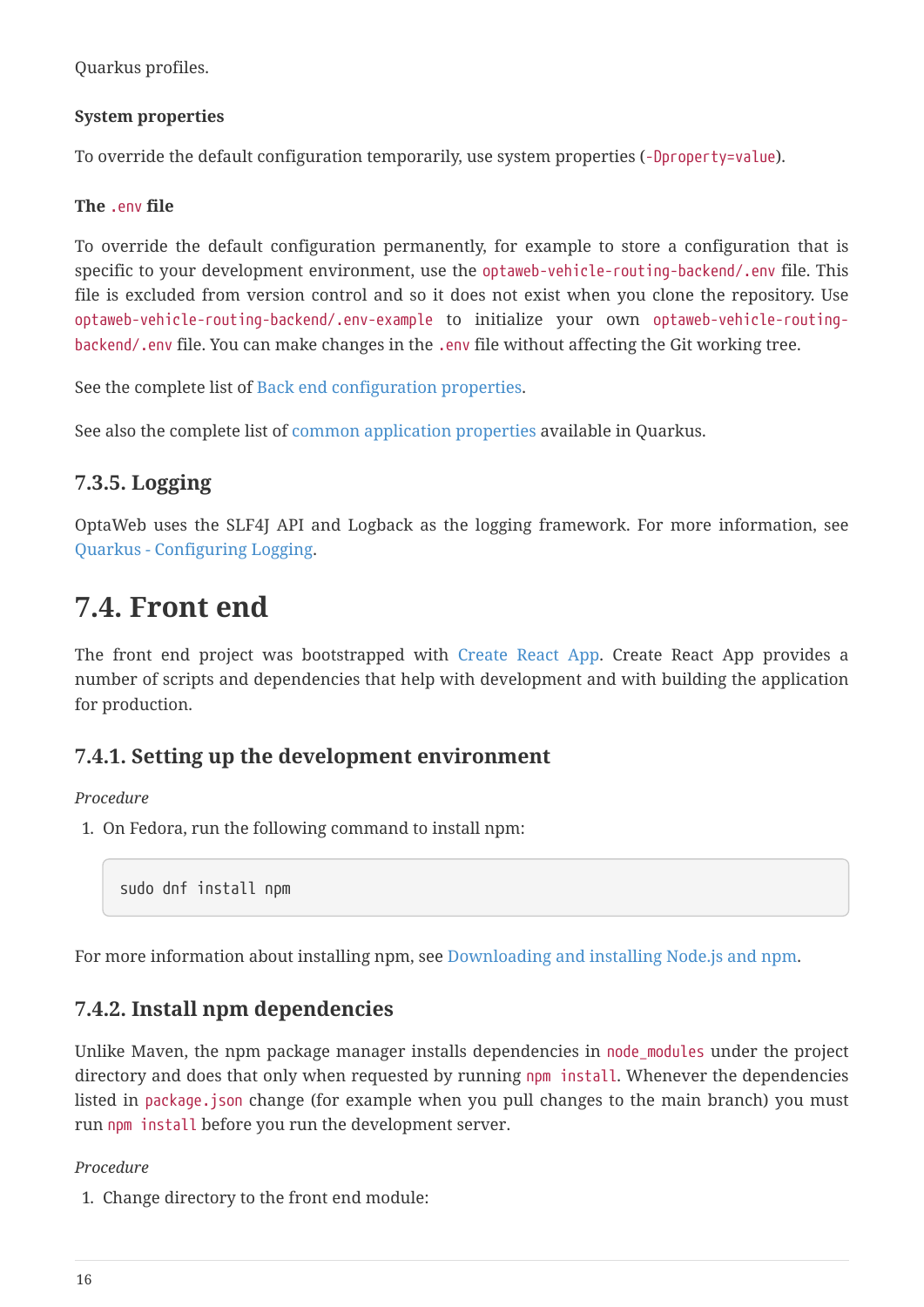2. Install dependencies:

npm install

#### <span id="page-19-0"></span>**7.4.3. Running the development server**

*Prerequisites*

- npm is installed.
- npm dependencies are installed.

#### *Procedure*

1. Run the development server:

npm start

2. Open <http://localhost:3000/>in a web browser. By default, the npm start command attempts to open this URL in your default browser.

*Prevent* npm start *from launching your default browser*

If you don't want npm start to open a new browser tab each time you run it, export an environment variable BROWSER=none.

You can use .env.local file to make this preference permanent. To do that, enter the following command:

echo BROWSER=none >> .env.local

The browser refreshes the page whenever you make changes in the front end source code. The development server process running in the terminal picks up the changes as well and prints compilation and lint errors to the console.

#### <span id="page-19-1"></span>**7.4.4. Running tests**

*Procedure*

 $\bigcirc$ 

1. Run npm test.

#### <span id="page-19-2"></span>**7.4.5. Changing the back end location**

Use an environment variable called REACT\_APP\_BACKEND\_URL to change the back end URL when running npm start or npm run build. For example: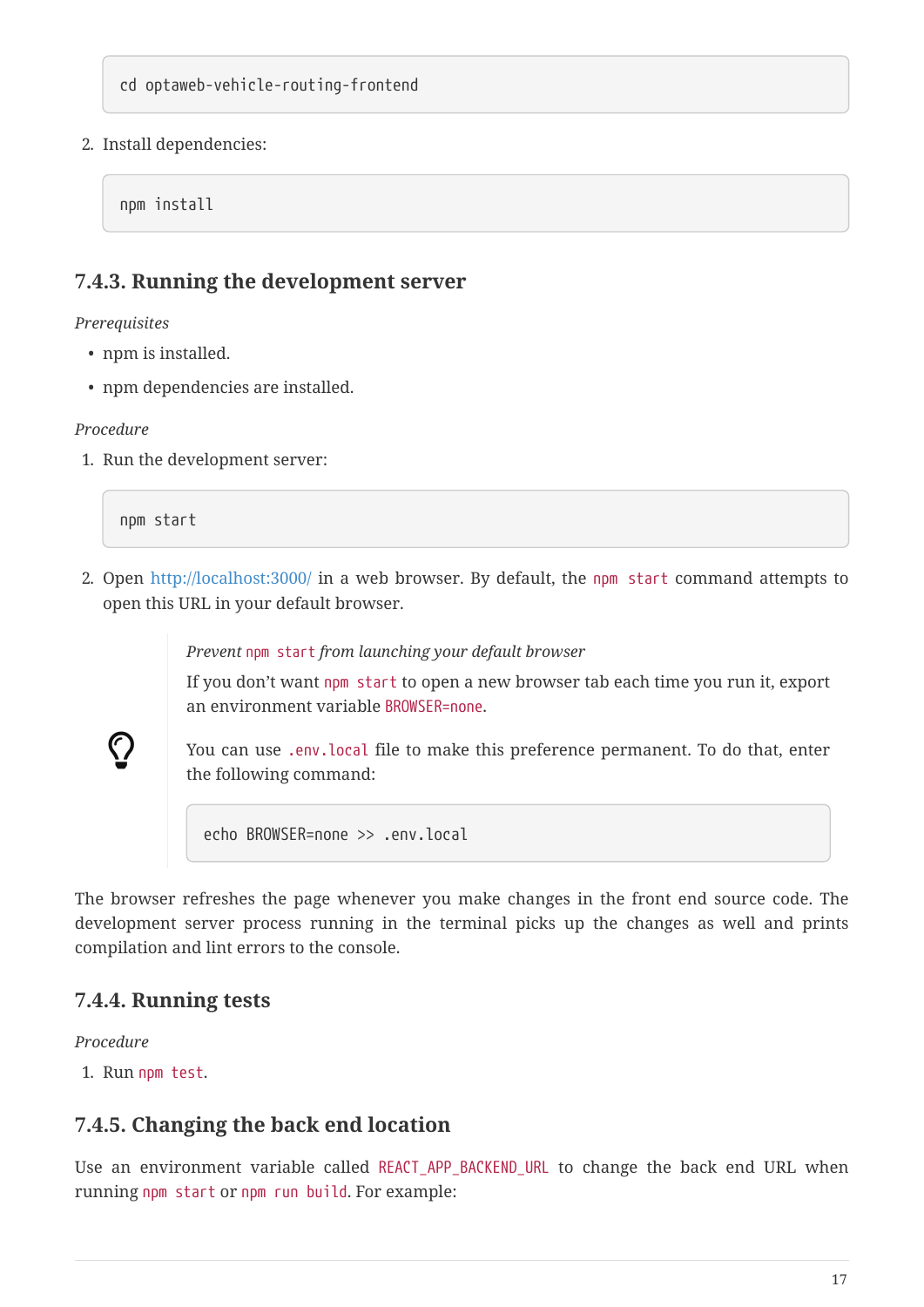Note that environment variables will be "baked" inside the JavaScript bundle during the npm build, so you need to know the back end location before you build and deploy the front end.

Learn more about the React environment variables in [Adding Custom Environment Variables.](https://create-react-app.dev/docs/adding-custom-environment-variables/)

## <span id="page-20-0"></span>**7.5. Building the project**

Run ./mvnw install or mvn install.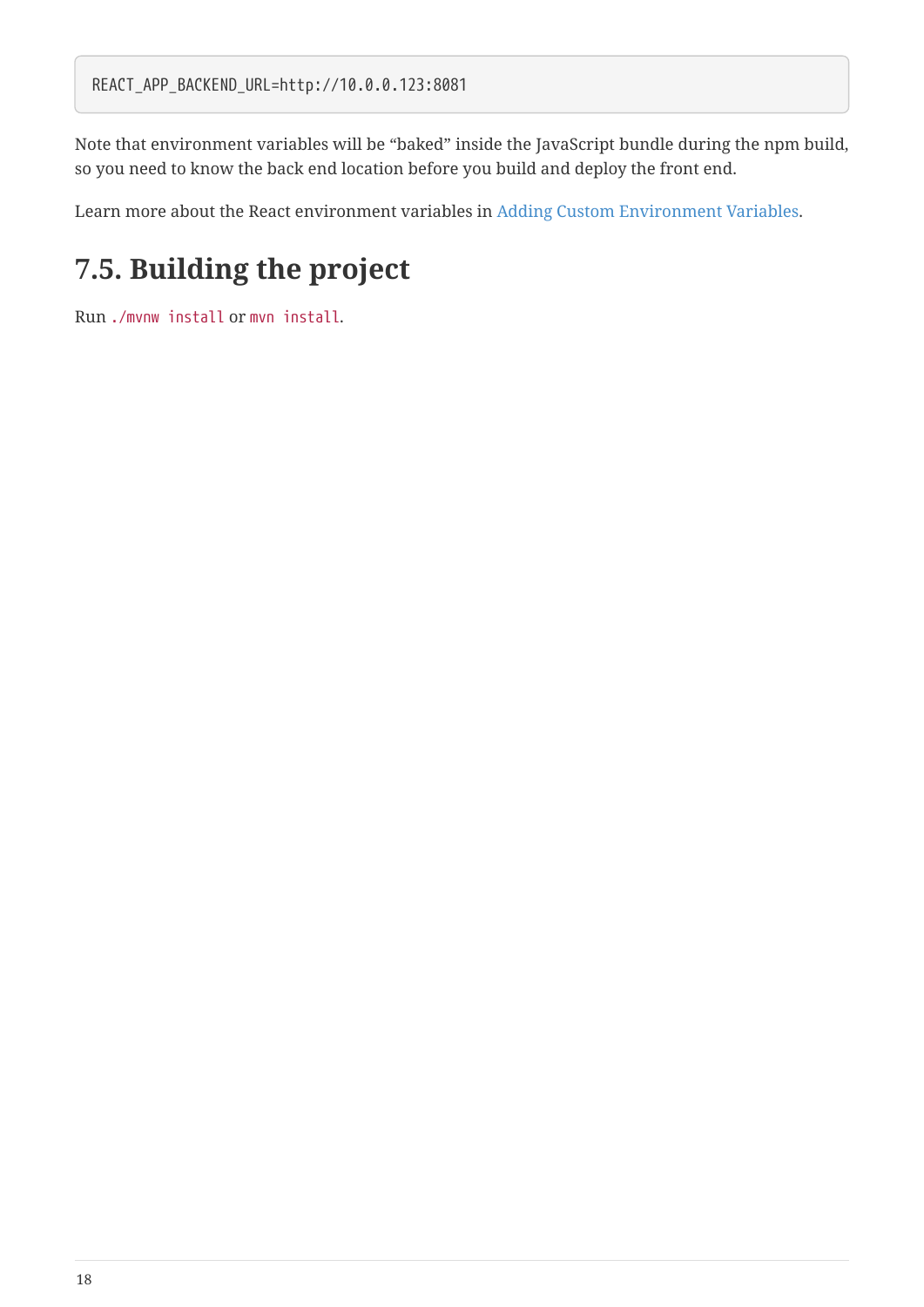# <span id="page-21-0"></span>**Chapter 8. Contributing to OptaWeb Vehicle Routing**

## <span id="page-21-1"></span>**8.1. Formatting OptaWeb Vehicle Routing source code using Maven**

The OptaWeb Vehicle Routing back end has a strictly enforced code style. Code formatting is performed by the Eclipse code formatter, using configuration files from the OptaPlanner project.

By default, when you execute the ./mvnw install command, the code is formatted automatically. This is important because when you submit a pull request, the continuous integration (CI) build fails if running the formatter results in any code changes. Therefore, it is recommended that you always run a full Maven build before submitting a pull request.

#### *Procedure*

1. To run a full Maven build, enter the following command:

./mvnw install

2. Optional: To run the formatter without performing a full build, enter the following command:

./mvnw process-sources

## <span id="page-21-2"></span>**8.2. Formatting OptaWeb Vehicle Routing source code using an IDE**

You can use Eclipse IDE or IntelliJ IDEA to format the source code without having to invoke the Maven build. This allows you to make small changes and commit often while making sure that the source code is formatted properly and the Maven build is successful after each commit.

You must configure your IDE to use the Eclipse formatter plugin and select the formatter configuration used by the Maven plugin that formats the source code automatically during the Maven build. The formatter configuration files are stored in the build/optaplanner-ideconfig/src/main/resources directory under the root of the OptaPlanner repository.

### <span id="page-21-3"></span>**8.2.1. Eclipse IDE setup**

*Prerequisites*

• The OptaPlanner repository is cloned on your computer.

Complete the following steps to configure Eclipse IDE:

*Procedure*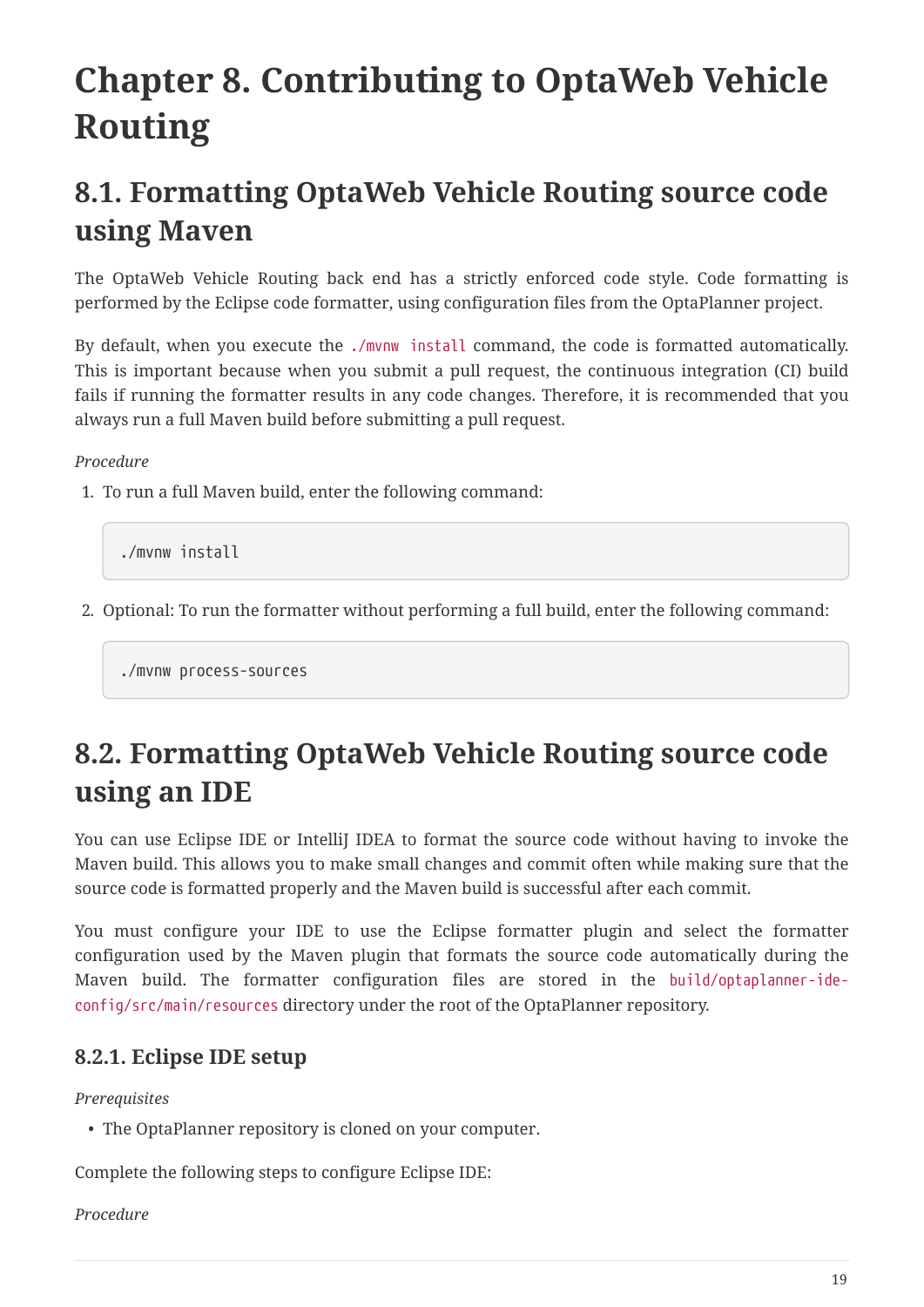- 1. Open **Window › Preferences** and then navigate to **Java › Code Style › Formatter**.
- 2. Click **Import…** and select optaplanner/build/optaplanner-ideconfig/src/main/resources/eclipse-format.xml.
- 3. Navigate to **Java › Code Style › Organize Imports**.
- 4. Click **Import…** and select the optaplanner/build/optaplanner-ideconfig/src/main/resources/eclipse.importorder.
- 5. Click **Apply and Close**.

#### <span id="page-22-0"></span>**8.2.2. IntelliJ IDEA setup**

*Prerequisites*

• The OptaPlanner repository is cloned on your computer.

Complete the following steps to configure IntelliJ IDEA:

#### *Procedure*

- 1. Open the **Settings** or **Preferences** window:
	- For Windows and Linux, select **File › Settings**.
	- For macOS, select **IntelliJ IDEA › Preferences**.
- 2. Navigate to **Plugins** and install the [Eclipse Code Formatter Plugin](https://plugins.jetbrains.com/plugin/6546-eclipse-code-formatter) from the Marketplace.
- 3. Restart your IDE.
- 4. Open the **Settings** (or **Preferences**) window again and navigate to **Other Settings › Eclipse Code Formatter**.
- 5. Configure the Eclipse Code Formatter:
	- a. Select **Use the Eclipse Code Formatter** to enable the plugin.
	- b. In the **Eclipse formatter config** section, select the **Eclipse workspace/project folder or config file** option, click **Browse…** and then select optaplanner/build/optaplanner-ideconfig/src/main/resources/eclipse-format.xml.
	- c. Make sure the **Optimize Imports** box is ticked, then select the **From file** option and browse for optaplanner/build/optaplanner-ide-config/src/main/resources/eclipse.importorder.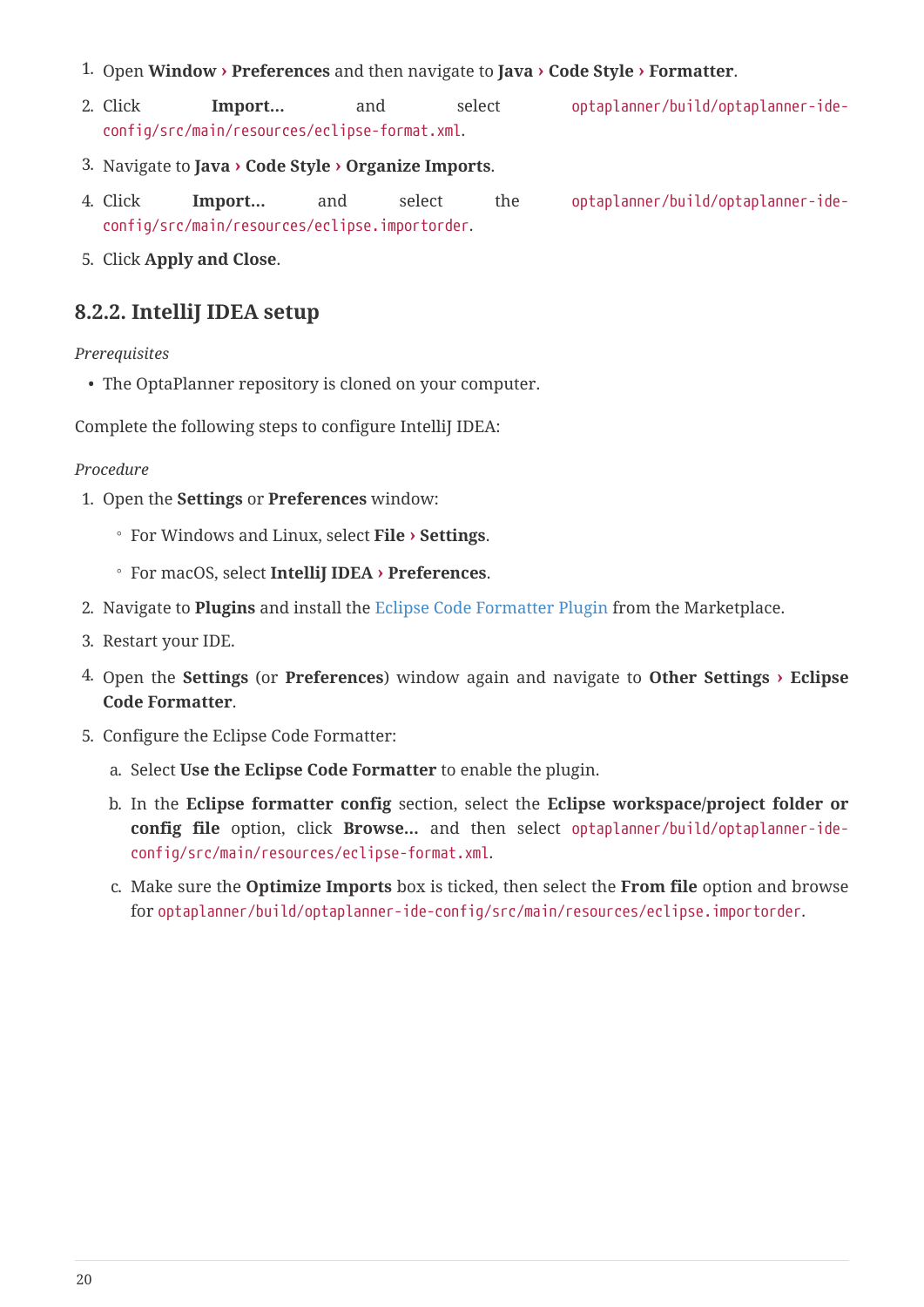# <span id="page-23-0"></span>**Appendix A: Back end architecture**

Domain model and use cases are essential for the application. We put domain model at the center of the architecture and surround it by the application layer that embeds use cases. Functions such as route optimization, distance calculation, persistence, and network communication are considered implementation details and are placed at the outermost layer of the architecture.



*Figure 4. Diagram of application layers*

# <span id="page-23-1"></span>**A.1. Code organization**

The back end code is organized in three layers outlined above.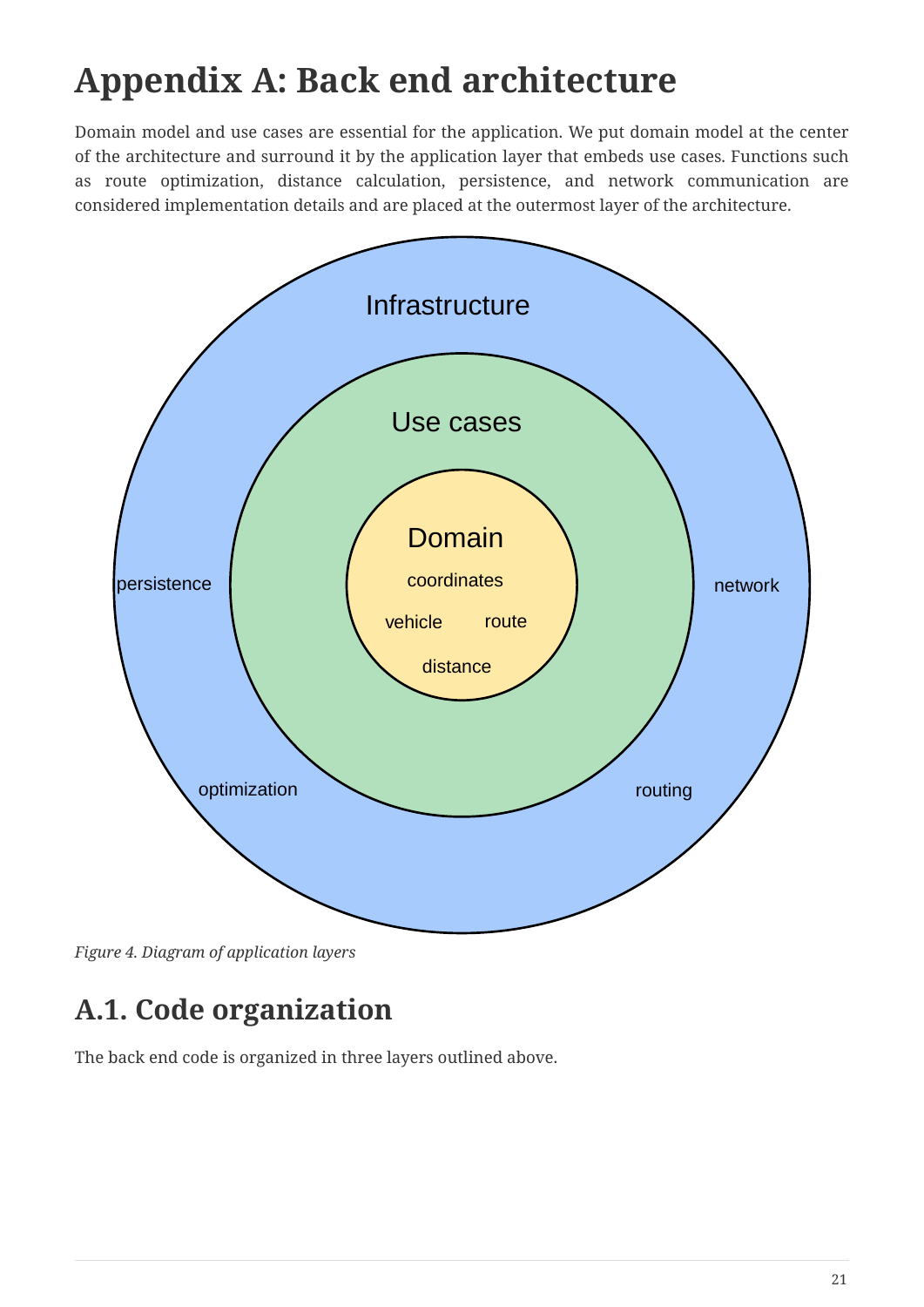| org.optaweb.vehiclerouting          |                        |
|-------------------------------------|------------------------|
| domain                              |                        |
| plugin                              | # Infrastructure layer |
| $-$ persistence                     |                        |
| planner<br>$\overline{\phantom{0}}$ |                        |
| routing                             |                        |
| - websocket                         |                        |
| service                             | # Application layer    |
| demo                                |                        |
| — distance                          |                        |
| - location                          |                        |
| region                              |                        |
| reload                              |                        |
| route                               |                        |
| vehicle                             |                        |
|                                     |                        |

The service package contains the application layer that implements use cases. The plugin package contains the infrastructure layer.

Code in each layer is further organized by function. This means that each service or plugin has its own package.

### <span id="page-24-0"></span>**A.2. Dependency rules**

Compile-time dependencies are only allowed to point from outer layers towards the center. Following this rule helps to keep the domain model independent of underlying frameworks and other implementation details and model the behavior of business entities more precisely. With presentation and persistence being pushed out to the periphery, it is easier to test the behavior of business entities and use cases.

The domain has no dependencies.

Services only depend on the domain. If a service needs to send a result (for example to the database or to the client), it uses an output boundary interface. Its implementation is injected by the [CDI](https://quarkus.io/guides/cdi) [container.](https://quarkus.io/guides/cdi)

Plugins depend on services in two ways. Firstly, they invoke services based on events such as a user input or a route update coming from the optimization engine. Services are injected into plugins which moves the burden of their construction and dependency resolution to the IoC container. Secondly, plugins implement service output boundary interfaces to handle use case results, for example persisting changes to the database or sending a response to the web UI.

### <span id="page-24-1"></span>**A.3. The** domain **package**

The domain package contains *business objects* that model the domain of this project, for example Location, Vehicle, Route. These objects are strictly business-oriented and must not be influenced by any tools and frameworks, for example object-relational mapping tools and web service frameworks.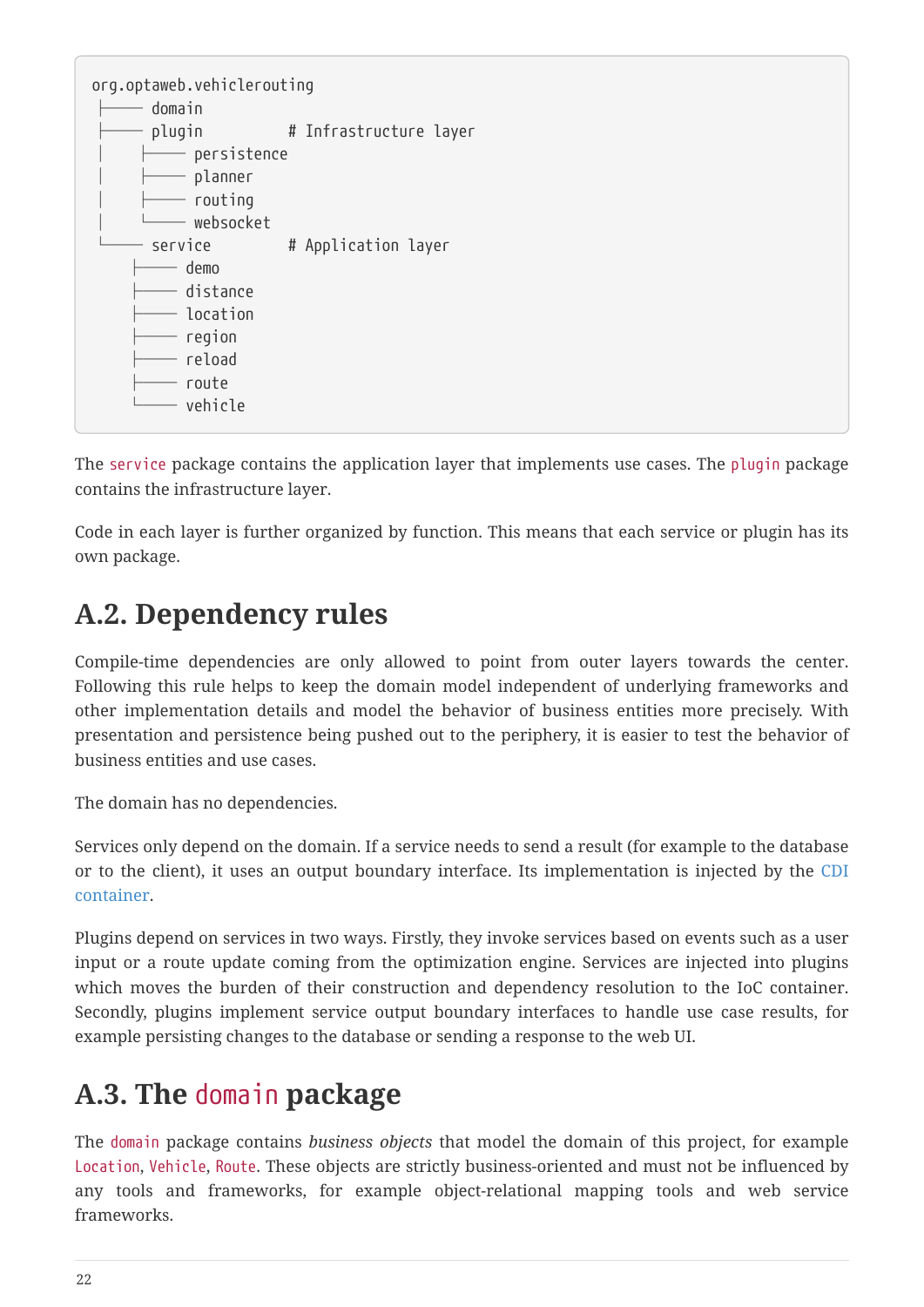# <span id="page-25-0"></span>**A.4. The** service **package**

The service package contains classes that implement *use cases*. A use case describes something that you want to do, for example adding new location, changing vehicle capacity, or finding coordinates for an address. The business rules that govern use cases are expressed using the domain objects.

Services often need to interact with plugins in the outer layer, such as persistence, web, and optimization. To satisfy the dependency rules between layers, the interaction between services and plugins is expressed in terms of interfaces that define the dependencies of a service. A plugin can satisfy a dependency of a service by providing a bean that implements the service's boundary interface. The CDI container creates an instance of the plugin bean and injects it to the service at runtime. This is an example of the inversion of control principle.

## <span id="page-25-1"></span>**A.5. The** plugin **package**

The plugin package contains infrastructure functions such as optimization, persistence, routing, and network.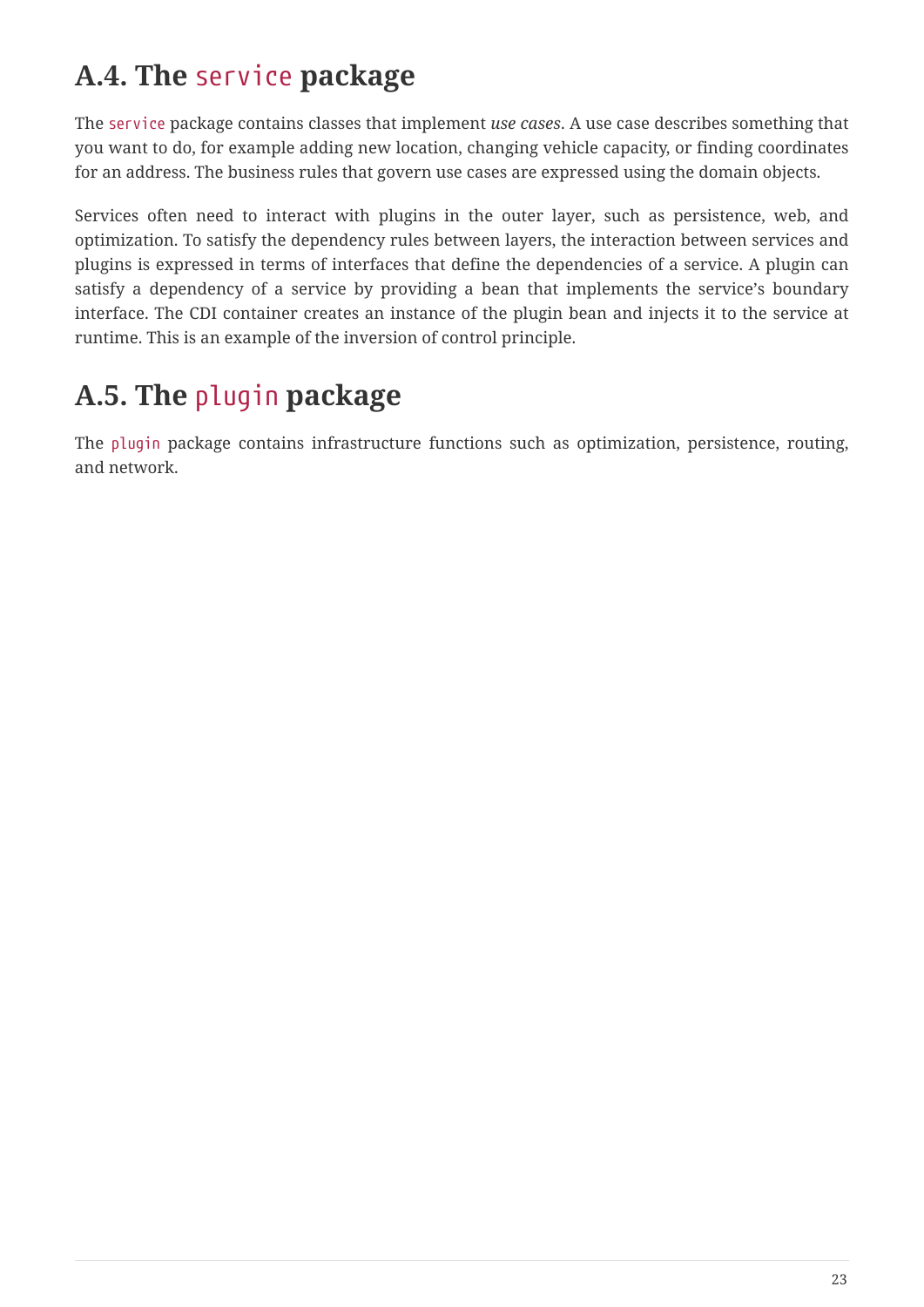# <span id="page-26-0"></span>**Appendix B: Back end configuration properties**

| Property                                       | <b>Type</b>                                 | <b>Example</b>                                                  | <b>Description</b>                                                                                                            |
|------------------------------------------------|---------------------------------------------|-----------------------------------------------------------------|-------------------------------------------------------------------------------------------------------------------------------|
| app.demo.data-set-dir                          | Relative or absolute<br>path                | /home/user/.optaweb-<br>vehicle-routing/dataset                 | Custom data sets are<br>loaded from this<br>directory. Defaults to<br>local/dataset.                                          |
| app.persistence.h2-dir                         | Relative or absolute<br>path                | /home/user/.optaweb-<br>vehicle-routing/db                      | The directory used by<br>H <sub>2</sub> to store the<br>database file. Defaults<br>to local/db.                               |
| app.region.country-<br>codes                   | List of ISO 3166-1<br>alpha-2 country codes | US, GB, IE, DE, AT, CH, may Restricts geosearch<br>be empty     | results.                                                                                                                      |
| app.routing.engine                             | Enumeration                                 | air, graphhopper                                                | Routing engine<br>implementation.<br>Defaults to graphhopper.                                                                 |
| app.routing.gh-dir                             | Relative or absolute<br>path                | /home/user/.optaweb-<br>vehicle-<br>routing/graphhopper         | The directory used by<br>GraphHopper to store<br>road network graphs.<br>Defaults to<br>local/graphhopper.                    |
| app.routing.osm-dir                            | Relative or absolute<br>path                | /home/user/.optaweb-<br>vehicle-<br>routing/openstreetmap       | The directory that<br>contains OSM files.<br>Defaults to<br>local/openstreetmap.                                              |
| app.routing.osm-file                           | File name                                   | belgium-latest.osm.pbf                                          | Name of the OSM file<br>that should be loaded<br>by GraphHopper. The<br>file must be placed<br>under app.routing.osm-<br>dir. |
| optaplanner.solver.ter<br>mination.spent-limit | java.time.Duration                          | $\cdot$ 1m<br>$\cdot$ 150s<br>$\cdot$ P2dT21h<br>(PnDTnHnMn.nS) | How long the solver<br>should run after a<br>location change occurs.                                                          |
| server.address                                 | IP address or hostname                      | 10.0.0.123, my-vrp.geo-<br>1.openshiftapps.com                  | Network address to<br>which the server<br>should bind.                                                                        |